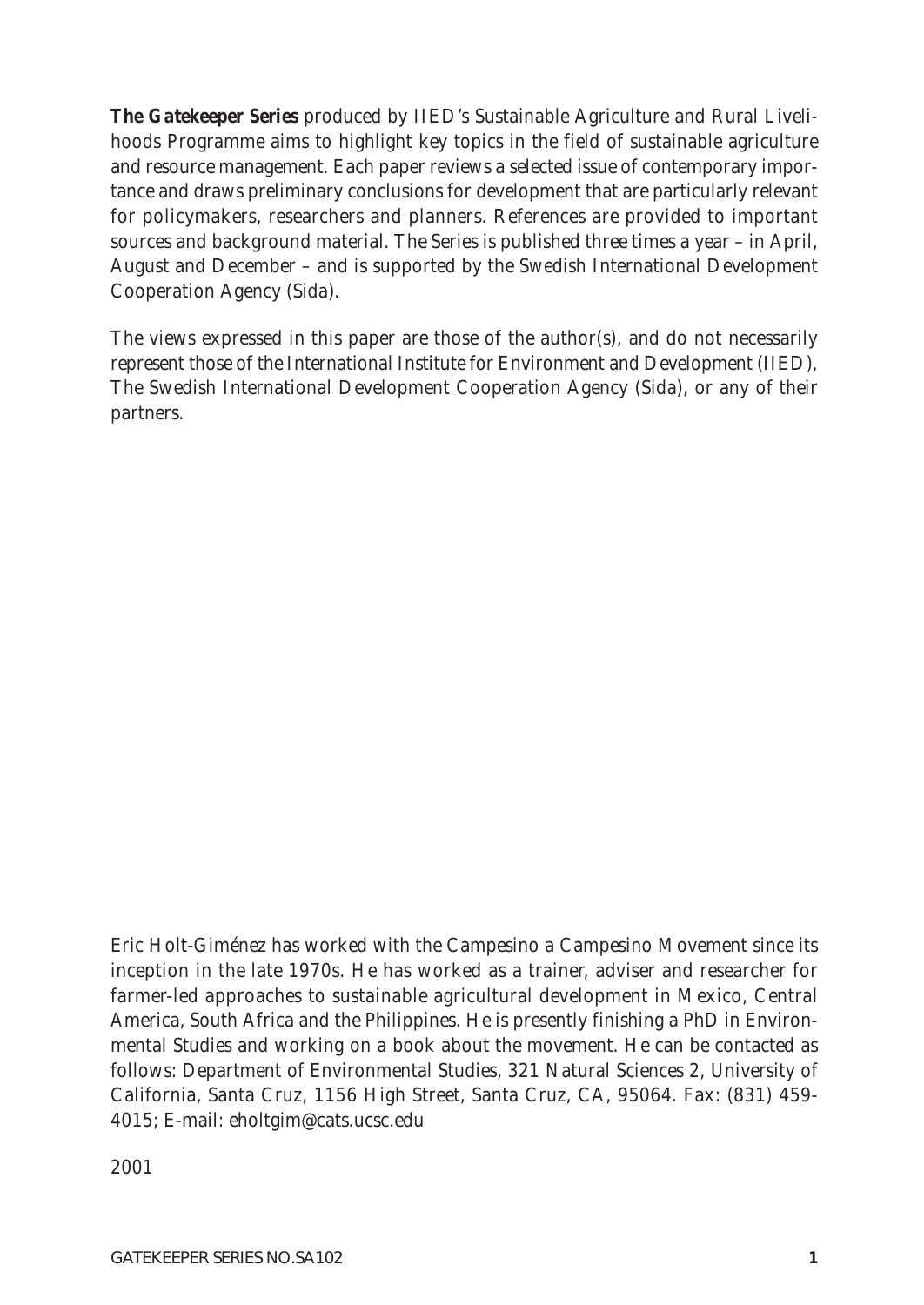## Executive Summary

A study using a participatory action research approach and simple field techniques found significant differences in agroecological resistance between plots on 'conventional' and 'sustainable' farms in Central America after Hurricane Mitch. On average, 'agroecological' plots on sustainable farms had more topsoil, higher field moisture, more vegetation, less erosion and lower economic losses after the hurricane than control plots on conventional farms. The differences in favour of these agroecological plots tended to increase with increasing levels of storm intensity, increasing slope and years under agroecological practices, though the patterns of resistance suggested complex interactions and thresholds. For some indicators agroecological resistance collapsed under extreme stress.

With the help of 40 non-governmental organisations and 99 farmer-technician teams, 1,743 farmers measured key agroecological indicators on 1,804 plots paired under the same topographical conditions. These paired observations covered 360 communities of smallholders from southern Nicaragua to eastern Guatemala. The broad geographical coverage took into account the diversity of ecological conditions, a variety of practices common to sustainable agriculture in Central America, and moderate, high and extreme levels of hurricane impact. This coverage, and the massive mobilisation of farmer-technician field research teams, was made possible by the existence of a widespread smallholders' network for sustainable agriculture called *Movimiento Campesino a Campesino* (Farmer to Farmer Movement).

A model for measuring agroecological resistance is introduced, and it is suggested that comparatively higher levels of agroecological resistance are an indication of lower vulnerability and higher sustainability. However, the effectiveness of practices appears to be bounded by a combination of steep slopes, maintenance and design of soil conservation structures, and extremely high storm intensity.

Because the study was a large experiment in regional agro-environmental research, a number of methodological lessons were learned about the trade-off between participation and scientific rigour. While the ability to gather large amounts of data across wide areas had advantages, care must be taken to maintain the process of scientific inquiry among groups, rather than a simple focus on protocol.

After analysing the results from the study, agroecological and conventional farmers designed strategies for participatory, sustainable reconstruction and identified the factors driving and limiting the development of sustainable agriculture. They proposed policies for participatory sustainable reconstruction and sustainable agricultural development. Participants presented their findings in national meetings to representatives from government and international NGOs, and later distributed them publicly. However, although the study was influential in reconstruction activity in villages and programmes where MCAC is already present, it had negligible impact on national policies for reconstruction.

The paper concludes that while the *Movimiento Campesino a Campesino* has successfully advanced the technical and methodological aspects of sustainable agriculture, *a policy ceiling* is currently limiting the generalised spread of sustainable agriculture among smallholders in Central America.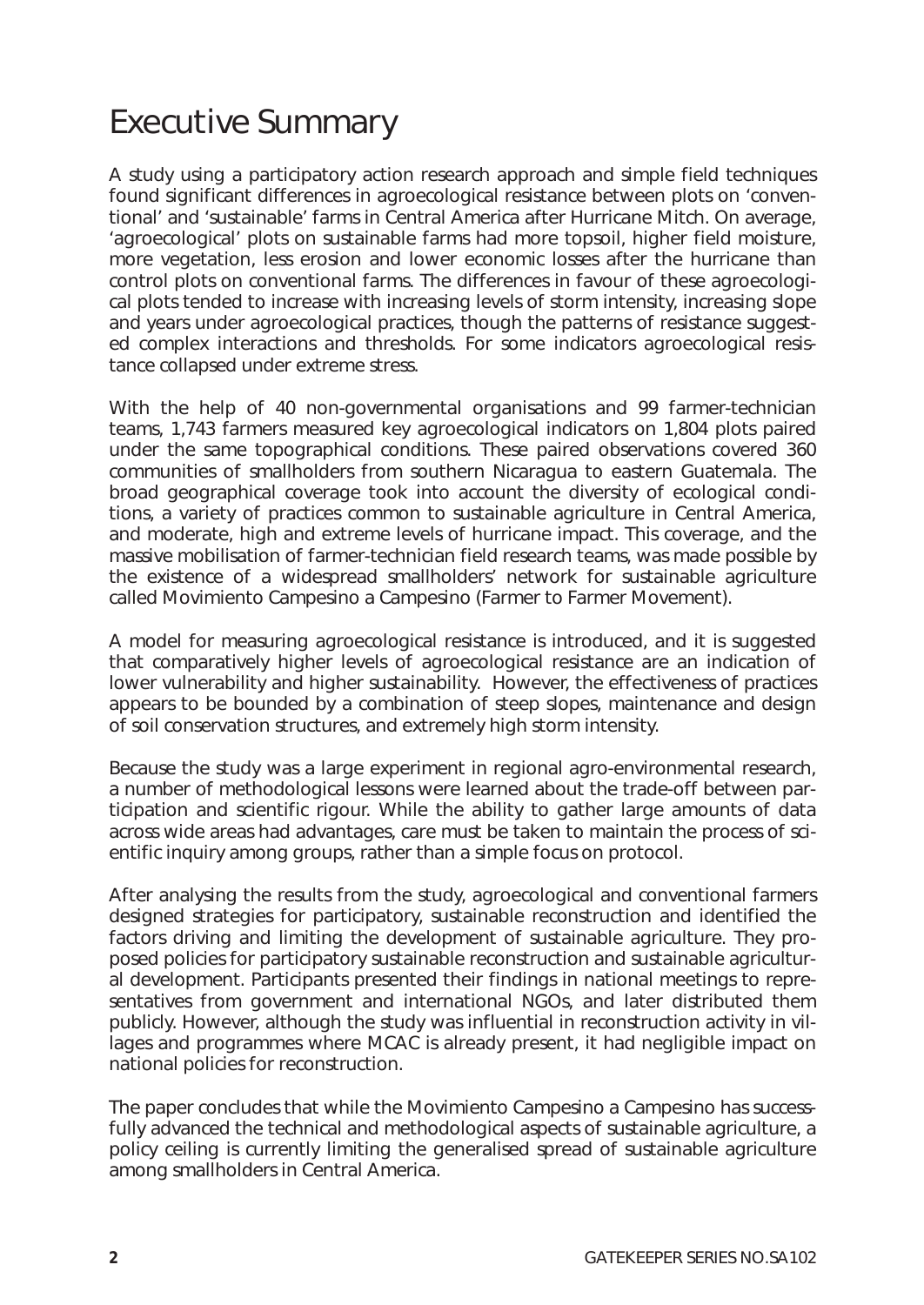## MEASURING FARMERS' AGROECOLOGICAL RESISTANCE TO HURRICANE MITCH IN CENTRAL AMERICA

# Eric Holt-Giménez

## Introduction

The *Movimiento Campesino a Campesino* (MCAC) is a farmers' movement for sustainable agriculture that has spread steadily throughout villages in Mexico and Central America for the past 30 years. It is Central America's first movement 'from below' to be concerned with environment and development. MCAC's extensive, informal network of *campesino promotores* (peasant-extensionists)1 has consistently reversed trends of declining agricultural productivity and environmental degradation on smallholder farms in hundreds of rural communities in Central America, often enhancing local control over broader development processes (Bunch, 1996; Guijt, 1998; Hocdé, 2000b; Holt-Giménez, 1989,1996; Ramos Sánchez, 1998). Nonetheless, farms using agroecologically-based methods of farming remain sustainable islands in a large, conventional sea. Probably less than half a percent of Central America's some 4 million campesinos practise what would be considered 'sustainable' agriculture.<sup>2</sup>

Farmer-led sustainable agricultural development approaches have been criticised in conventional development circles for not 'going to scale' (i.e. massive adoption), for their alleged weak economic viability, deficient science, and for the lack of evidence supporting claims of sustainability. These criticisms are not entirely misplaced. Analysing the economic viability of peasant farming styles with complex blends of pluriactive, risk-averse, subsistence and marketplace strategies is a daunting task, not easily undertaken by the NGOs and farmer organisations that have pioneered sustainable agriculture in Central America. Further, it is difficult to predict the overall sustainability of a given agroecosystem, and impossible to prove it beyond the 'test of time.' Are MCAC's farms sustainable? If so, why haven't the rest of Central America's farmers adopted these practices? Then again, if the problem is inferior science or poor economic viability, then why *do* some 15,000-20,000 *campesinos* practise some form of it? In short, what is driving, and what is limiting, the development of sustainable agriculture among the region's smallholders? This paper provides some answers to these questions.

## Background and Framework

In October 1998, Hurricane Mitch slammed into Central America causing at least US\$ 6.7 billion in damage to infrastructure and industry, an amount equal to approximately

*<sup>1</sup> In this paper I use the term* campesino *interchangeably with "smallholder", "farmer" and "peasant." 2 For example, Sustainable Agriculture and Rural Development (SARD), Sustainable Land Management (SLM), Low External Input Sustainable Agriculture (LEISA), etc.*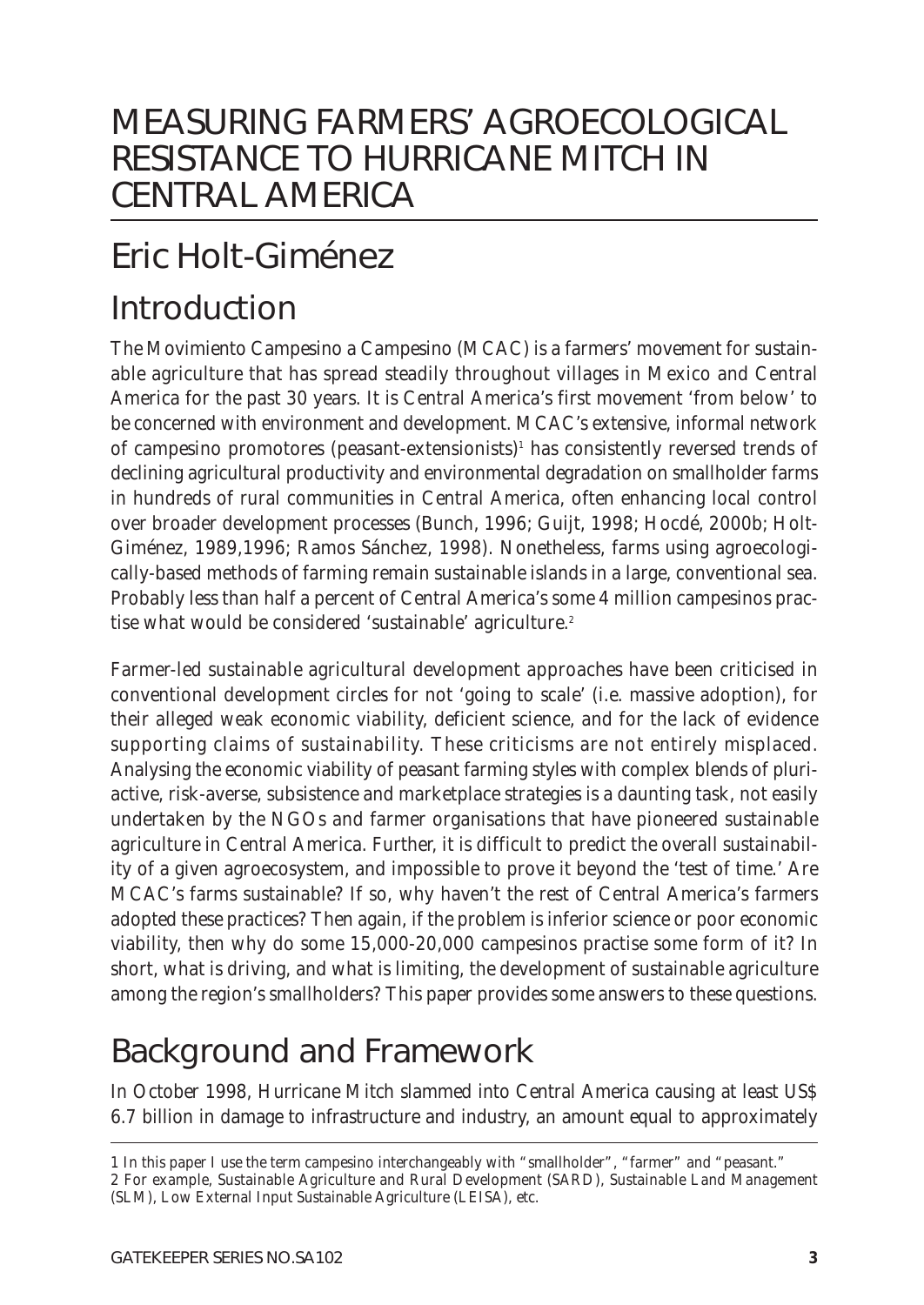13% of Central America's GNP. Over 10,000 people died and 3 million were displaced or left homeless (CRIES, 1999; Ecocentral, 1998). Hitting the region just as most farmers were harvesting their basic grains, the hurricane's torrential rains destroyed natural vegetation and standing crops and washed millions of tons of topsoil from hillsides into rivers. Mudslides and floods destroyed rural bridges, roads, homes and buildings. Honduran agricultural losses were estimated at US\$2 billion. In Nicaragua, small-scale farmers suffered the brunt of over US\$76 million in damages. Five percent of the cultivated area in Guatemala was lost to the hurricane. Because the disaster disproportionately affected Central America's low income sectors, it was popularly known as 'El Huracán de Los Pobres', the Hurricane of the Poor.

Mitch's rains, the heaviest on record, dumped 20-50% of the average annual rainfall on parts of Central America in only five days. Most observers agreed that the unprecedented magnitude of the disaster in Central America was the consequence of decades of deforestation, unsustainable agricultural practices and other forms of environmental degradation that left the region exceptionally vulnerable to an erosive event. In this view, Central America's ecological vulnerability is the result of a development model that displaced poor farmers from bottom lands to fragile hillsides and the agricultural frontier, favoured extensive cattle ranching, and fostered a general overdependence on fertilisers and herbicides, leading to bare soils devoid of organic material.

While first reports regarding agricultural damage simply indicated that the levels of destruction were massive, subsequent on-site observations began to reveal a more differentiated pattern. Farms commonly referred to as 'sustainable' appeared to have suffered less damage than their 'conventional' neighbours (Bunch, 1998; Ernst, 1998; Schlather, 1999). These farms generally belonged to smallholders working within MCAC. The farming practices commonly encountered in MCAC included a wide range of soil conservation and agroecological management, tested and promoted by these smallholders for over 20 years (Annis, 1992; Bunch, 1995; Holt-Giménez, 1996; Selener *et al*., 1997). Such practices include structural, agronomic and agroforesty techniques (Table 1). Conventional smallholders in Central America commonly use a mix of traditional and 'semi-technified' practices that use external chemical inputs without the benefit of machinery or irrigation.

Obviously, there is some mix and overlap between these two categories, as some conventional farmers employ some agroecological techniques and vice-versa.<sup>3</sup> However, MCAC's farms are fairly distinguishable from their conventional neighbours throughout the Central American landscape. Therefore, while geographically fragmented, as a group their farms provide a unique opportunity to compare sustainable and conventional practices over a wide range of ecological conditions. The farmers, *promotores* and technicians in MCAC are experienced in on-farm, farmer-led experimentation, participatory technology development, and farmer-to-farmer training (Hocdé, 2000a; Holt-Giménez, 1997). This exten-

*<sup>3</sup> For example, some conventional farmers reduce slash and burn techniques, plant on the contour or rotate crops; some sustainable farmers apply some external inputs, rotate less, etc.*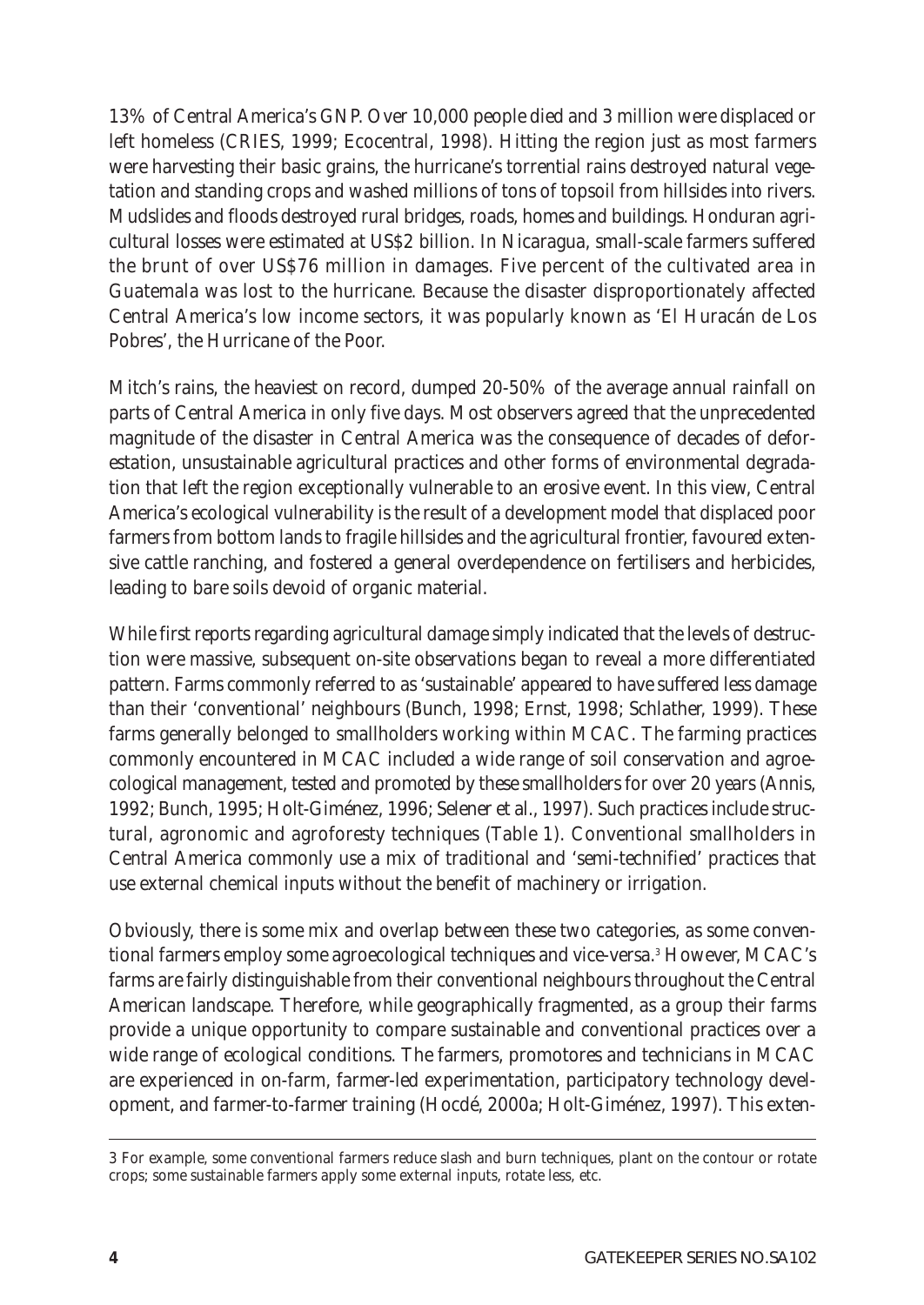|  |  |  | <b>Table 1. Farming Practices</b> |
|--|--|--|-----------------------------------|
|--|--|--|-----------------------------------|

| <b>TYPE</b>                   | <b>PRACTICES</b>                                                               |                                            |                                                    | <b>FUNCTION</b>                                                                                                  |                                                                                                                                  |
|-------------------------------|--------------------------------------------------------------------------------|--------------------------------------------|----------------------------------------------------|------------------------------------------------------------------------------------------------------------------|----------------------------------------------------------------------------------------------------------------------------------|
| <b>MCAC PRACTICES</b>         |                                                                                |                                            |                                                    |                                                                                                                  |                                                                                                                                  |
| Mechanical<br>practices       | Contour<br>ploughing                                                           | Rock and<br>vegetative<br>contour<br>bunds | Contour<br>ditches                                 | <b>Terraces</b>                                                                                                  | Soil & water conserva-<br>tion/ management                                                                                       |
| Agronomic<br>practices        | Cover/inter/<br>relay crop-<br>ping with<br>grains and<br>legumes              | Intensive, in-<br>row tillage              | Compost,<br>vermi-<br>culture.<br>animal<br>manure | <b>Integrated Pest</b><br>Management:<br>traps, organic<br>pesticides and<br>repellents, bene-<br>ficial insects | Fertility, soil building,<br>weed and pest<br>control, water conser-<br>vation, soil protection                                  |
| Agroforestry                  | Woodlots                                                                       | Multistorey<br>& alley crop-<br>ping       | Vegeta-<br>tive strips                             | Live fences                                                                                                      | Fuel, fodder, timber,<br>fruit, reduction of<br>runoff, nutrient<br>pumping/cycling,<br>habitat for beneficial<br>insects, shade |
| <b>CONVENTIONAL PRACTICES</b> |                                                                                |                                            |                                                    |                                                                                                                  |                                                                                                                                  |
| Mechanical<br>practices       | Ploughing/<br>cultivating<br>with (not<br>against) the<br>slope                | Dibble-stick planting                      |                                                    |                                                                                                                  | Create seedbed,<br>reduce labour input                                                                                           |
| Agronomic<br>practices        | External<br>chemical<br>inputs:<br>(fertilisers,<br>pesticides,<br>herbicides) | Slash and burn                             |                                                    |                                                                                                                  | Supply nutrients,<br>control weeds and<br>pests                                                                                  |

sive network of local expertise was the basis for the design and implementation of a threemonth field study that used paired observations to compare agroecological resistance between sustainable and conventional farms in Guatemala, Honduras and Nicaragua.4

### Sustainability, vulnerability and agroecological resistance

Hurricane Mitch, like all 'natural' disasters, was actually a combination of natural hazard and human *vulnerability* (Smith, 1996; Wilches-Chaux, 1994). Vulnerability is

*<sup>4</sup> The study was conceived by the author, with valuable contributions from Professors Jonathan Fox, David Goodman, Stephen Gliessman and Margaret Fitzsimmons of the University of California, Santa Cruz. Pascal Chaput of Nicaragua provided invaluable support in the design process and both administered the project and coordinated the fieldwork in Nicaragua. Gonzalo Rodríguez, Manuel Camposeco and Maritza Zuleta coordinated the fieldwork in Guatemala and Honduras. Anasonia Recinos Montes was the methodologist. Nicolás Arróliga of GeoDigital-Nicaragua designed the database. World Neighbors was the sponsoring agency for the study, and administered the project in Guatemala and Honduras.*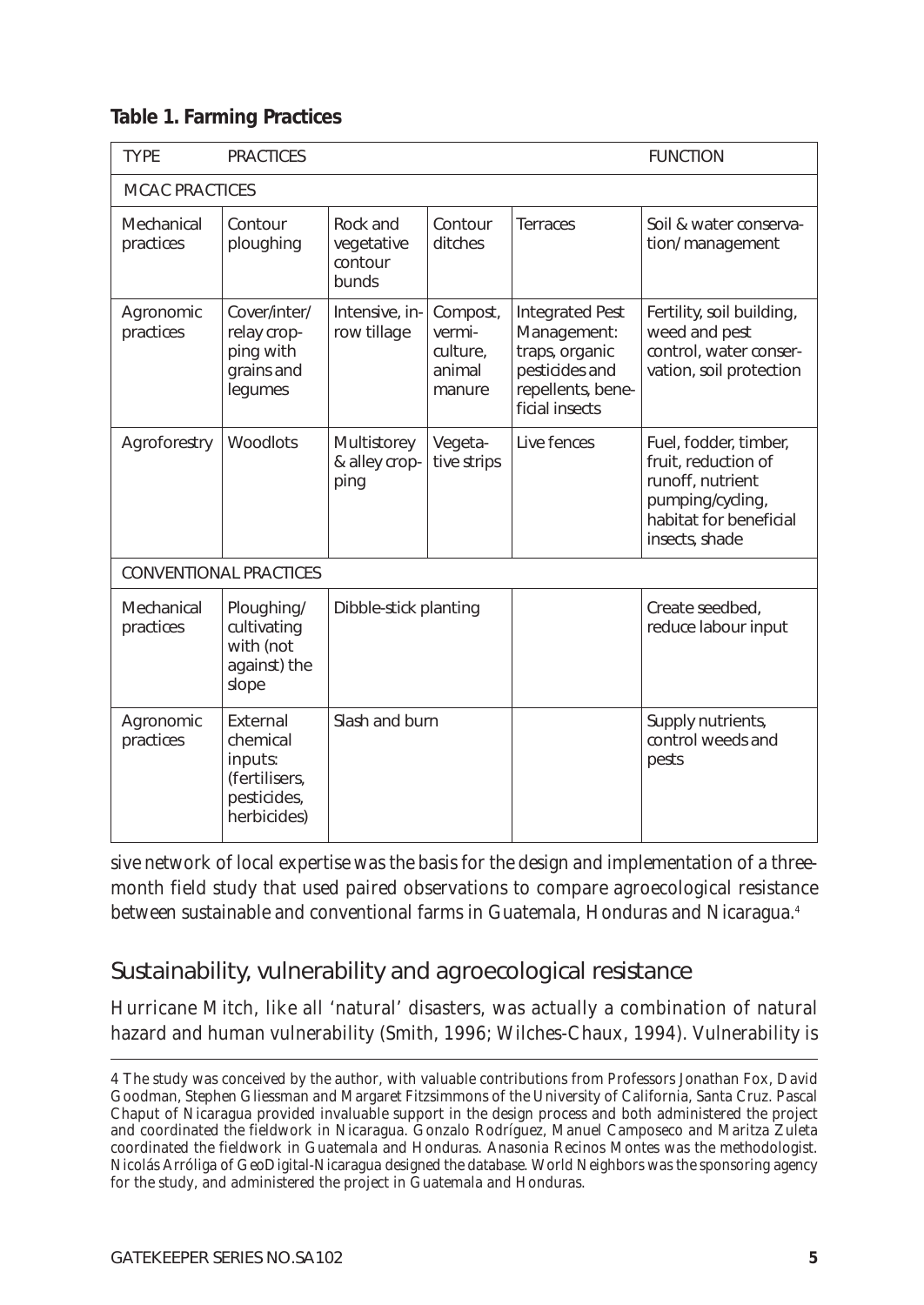the level of difficulty to "*anticipate, cope with, resist, and recover from the impact of natural hazard*" (Blaikie, 1994), and can be expressed as an inverse function of the level of sustainability of a model or course of development (Cardenal, 1999; Wisner, 1993).



In this definition, sustainability is a function of resistance and resilience in response to disturbance and stress (Gliessman, 1998). Resistance is the ability of a system to resist the impact of a disturbance. Resilience is its ability to recover after the disturbance. Increasing the level of resistance or resilience to disturbance will raise the relative level of sustainability (and lower the relative level of vulnerability), mitigating the effects of natural disaster.



Using this model, trends towards or away from agroecological sustainability may be assessed by measuring trends in system resistance and/or resilience. In this study, farmers used paired observations to measure the relative differences in agroecological resistance between MCAC farms and their conventional neighbours.

### **Methodology**

We decided to use participatory action research, PAR (de Wit and Gianotten, 1991; Fals-Borda and Rahman, 1991), to guide a research process based on farmers' objectives and their organisational and agroecological capabilities.

### **Organisation**

In February 1999, three months after the hurricane, Guatemalan, Honduran and Nicaraguan Farmer Organisations (FOs) and NGOs working in sustainable agriculture were invited by researchers to national meetings to discuss the idea of a participatory study on the effects of Hurricane Mitch. There was high interest among these organisations; they were keen to evaluate their programmes, and wanted to influence the regional reconstruction process. It was felt that an objective study comparing sustainable and conventional farms would not only test assumptions about sustainability, but could contribute to the debate on participatory, sustainable reconstruction. By March, 40 FO/NGOs had joined the study (19 from Nicaragua, 11 from Honduras and 10 from Guatemala). Working under the Principal Investigator (PI) national research coordinators for each country and a methodologist were hired to facilitate training and documentation. It was hoped that field data from all three countries could be organised into a single regional database.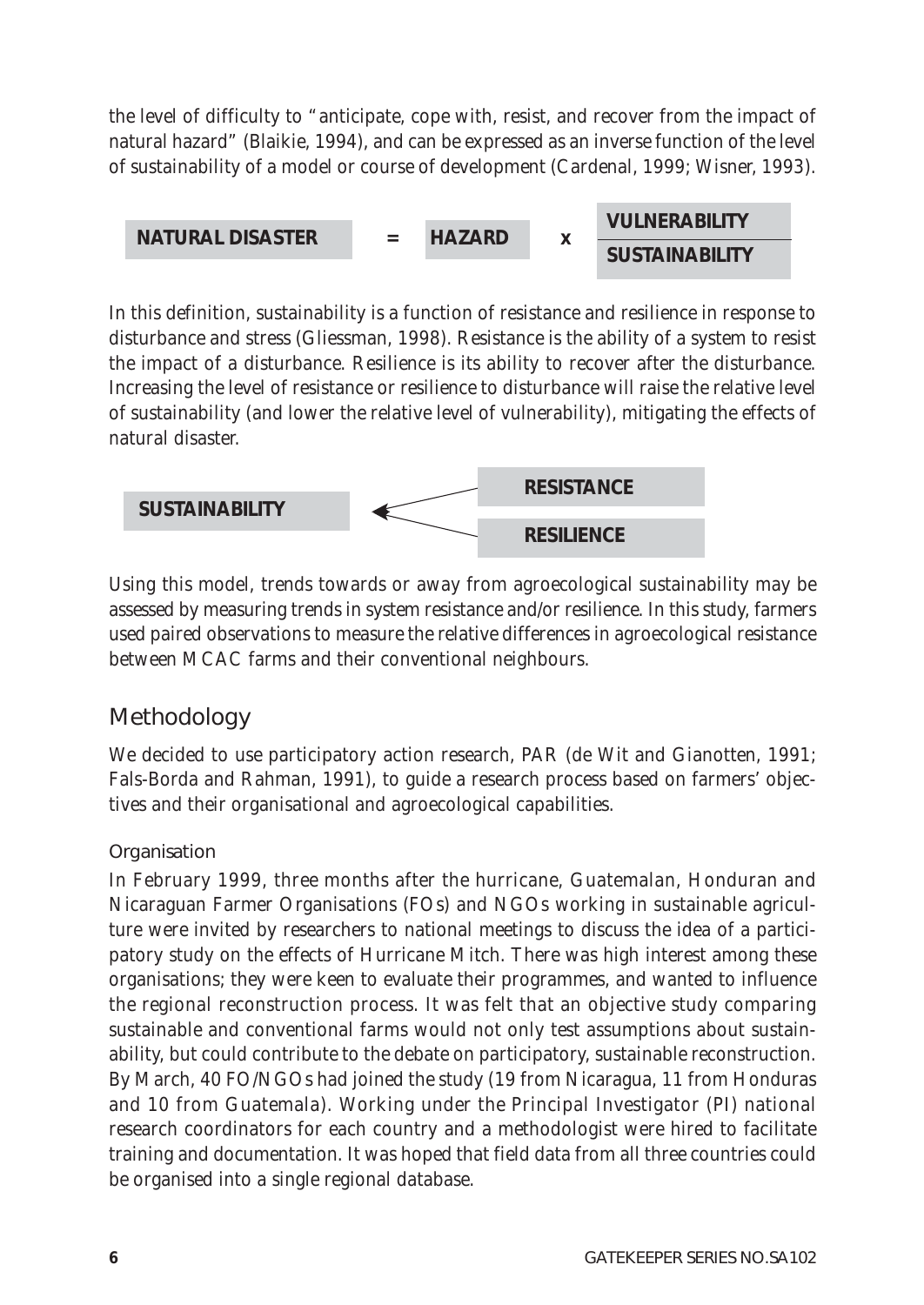Methods

The study design rested on paired observations between sustainable farms and their conventional neighbours. In order to isolate practices as the independent variables, and selected agroecological indicators as dependent variables, paired farms were carefully chosen to be as similar as possible in their topography, slope, orientation and position in the watershed. Each pair needed to be either bordering each other or close nearby (100m). Small representative plots (~0.5ha) were selected on each farm for measurements.

Because of the geographic fragmentation and low incidence of sustainable farms in Central America, a random selection in areas affected by the hurricane would not have yielded sufficient numbers of sustainable farms (if any). Therefore, we used a purposive selection method (Figure 1).

#### **SAMPLING SELECTION**

#### **Figure 1. Site Selection Process**



We selected indicators to measure the hydrological and erosive aspects of hurricane impact: e.g., topsoil depth, depth to humidity, percent vegetation, landslides, rill erosion and gully erosion. Economic losses from crop damage were estimated and inventories of farm practices were recorded. The methods of observation and measurement employed in the study were a hybrid of simple field techniques commonly used by the promotores of MCAC (Holt-Giménez, 1995), and field methods for agroecological assessment used to teach basic agroecology (Gliessman, 1999).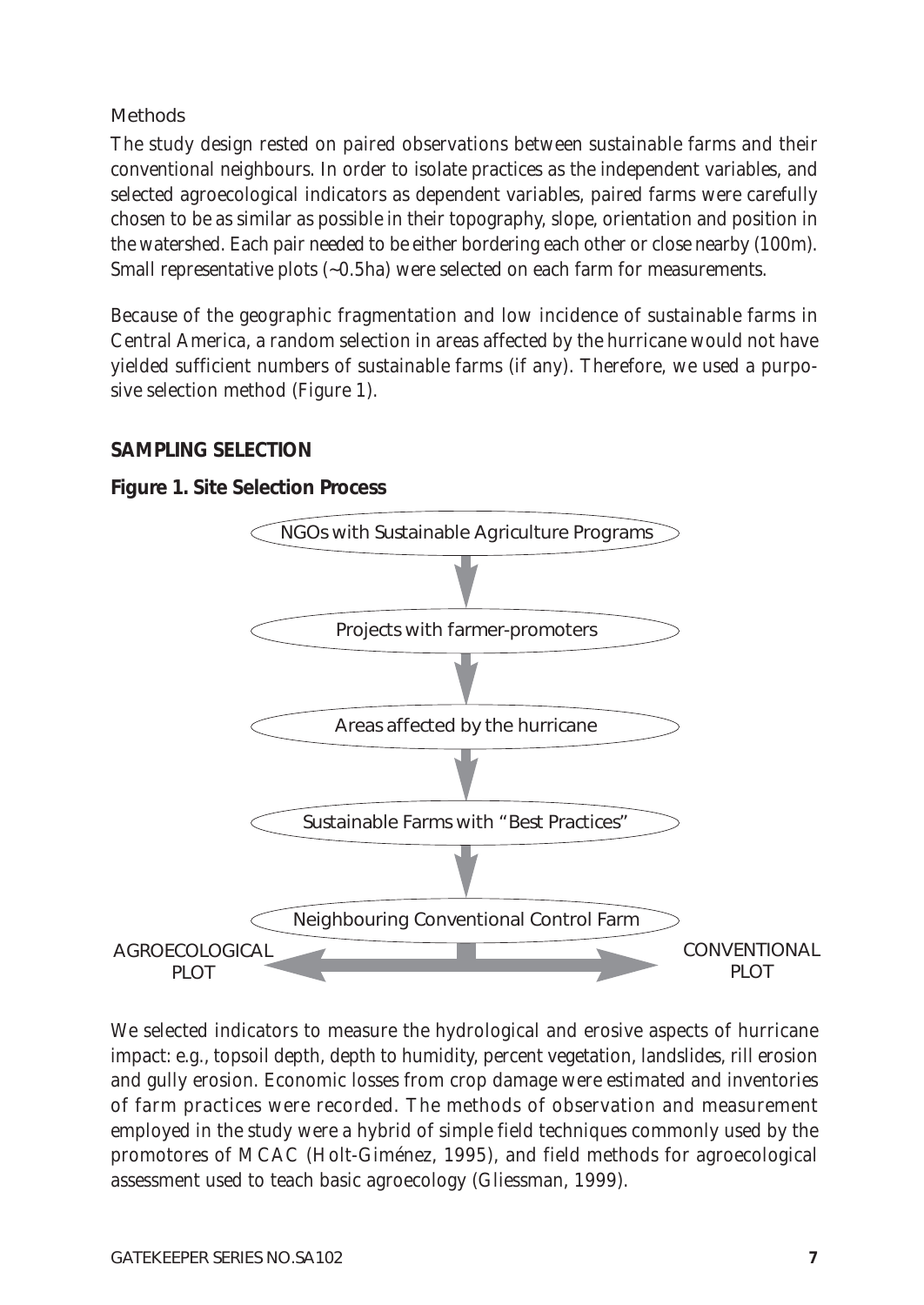Because the study wanted to isolate the effects of the hurricane, fieldwork was conducted between the end of April and early June, before the onset of the spring rains. Because it would have affected topsoil and moisture measurements, farms that had already begun to prepare fields for planting did not enter into the study. Since most paired observations took place well before farmers began preparing their fields, almost all of the selected farms were able to participate in the study.

#### Training and quality control

Because of the strong presence of MCAC in Nicaragua, these FO/NGOs organised very quickly for the study, allowing this country to be used as the test site for training and field procedures. Researchers worked with Nicaraguan FO/NGO technicians to develop a single set of field methods and a simple field manual. Each technician selected two *promotores* to form a three-person field research team. Each NGO organised one to five farmer-technician teams. Once field methods and instruments were developed and fieldtested, national coordinators held training workshops in all three countries to prepare the teams. Over 100 farmer-technician teams were trained over a three-week period in one-day workshops conducted on farms in potential research areas.

The methodological challenge was to sufficiently train a large number of research teams to take consistent, unbiased measurements and observations in highly variable ecological conditions. The importance of precision and unbiased observation was a central theme in team training. To control observational error between teams, technicians were all trained by the same researchers using the same methodology and field manual. To eliminate measurement errors between pairs of farms observed by the same team, each farmer-promoter was trained to make a specific set of measurements and observations. Within each team the same person always made the same measurements. Slope measurements were repeated four times per plot, soil depth, moisture and erosion measurements three times.<sup>5</sup> As a field check, both farmer-owners (sustainable and conventional) accompanied the research team during the data collection on both farms. Farmers signed off on the field sheet to indicate that in their view, observations and measurements had been done in an unbiased manner (otherwise, the paired observations were either thrown out or done again). Teams carried out 10-20 paired observations, usually one pair a day.

## **Results**

Because the number of paired sites was large (nearly 1,000), and because these observations covered areas of moderate, high, and extreme storm intensity from southern Nicaragua to eastern Guatemala, the body of observations provides a good overview of smallholder practices, ecological conditions, and storm effects in Central America.

*<sup>5</sup> For a detailed explanation of methods, manual and field instruments see Pascal Chaput, Informe Nacional, Nicaragua, World Neighbors, 1999.*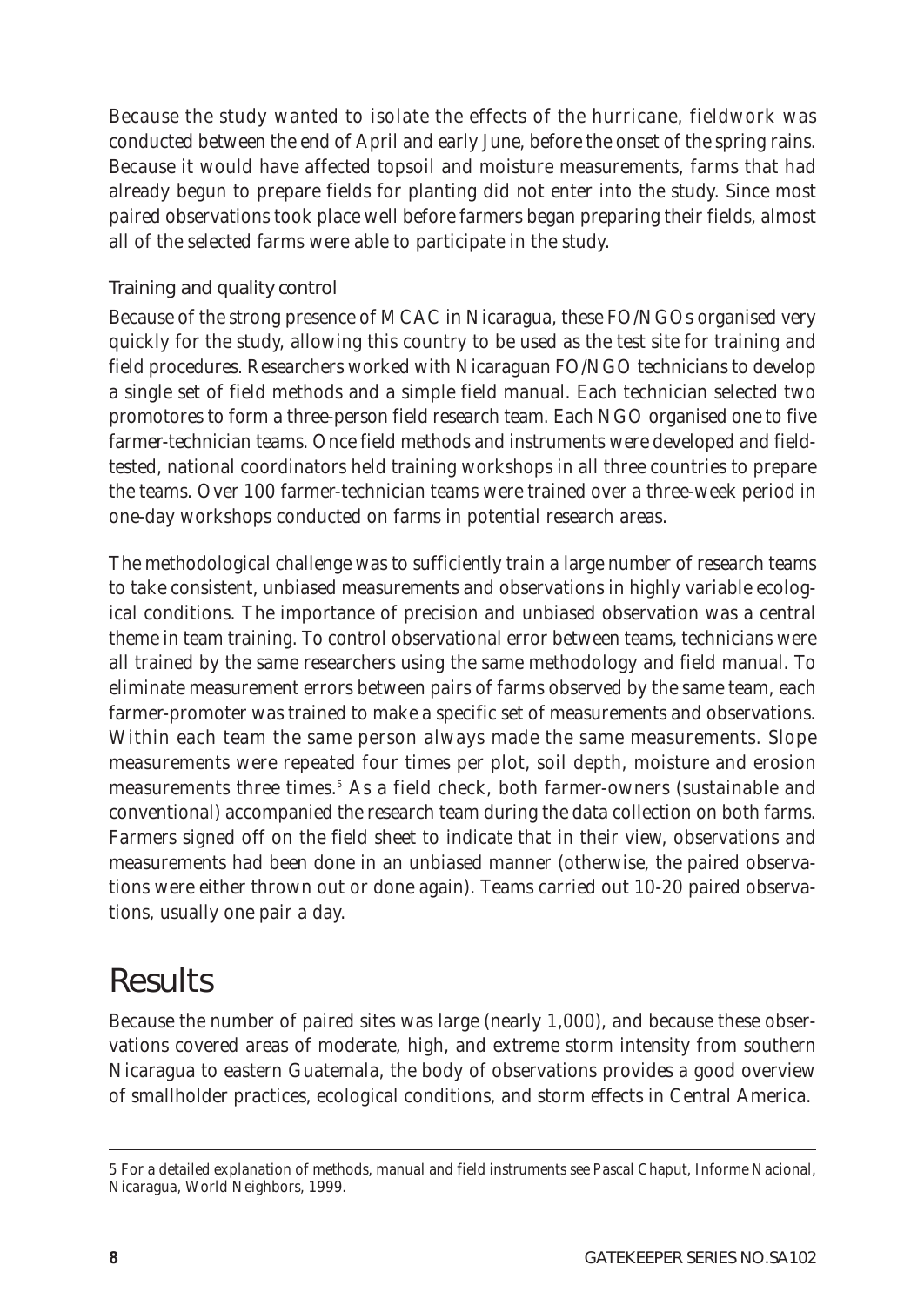Comparisons between paired sites shows a consistent pattern of significant differences favouring agroecological (sustainable) over conventional plots. Despite high ecological variability between paired sites, agroecological plots in all three countries had more topsoil (Figure 2) more field moisture (Figure 3), and more vegetation (Figure 4).



### Topsoil, Depth to Humidity and Vegetation

On average, agroecological plots had 30-40% more topsoil than conventional plots. While differences of two centimetres may seem small, they are equivalent to 200 m $^{\rm 3/h}$ a of topsoil and an approximate erosion rate of 100 tons/ha/yr. (Toness *et al*.,1998).6

The indicator used to compare levels of field moisture did not establish field moisture *per se*, but compared the depth to observable moisture from the dry soil surface. The assumption was that moist soil found closest to the surface indicated greater levels of field moisture. On average, farmers had to dig 3%-10% less on agroecological plots than on conventional plots to reach moisture.

The measure of vegetation (both crops and natural) was considered both an indication of storm impact and a general indication of on-farm regenerative ecological processes.

*<sup>6</sup> Differences encountered in topsoil are an especially important finding because they suggest that the regional estimates of erosion damage from Hurricane Mitch based on satellite imagery (that only detected landslides and large areas of bare subsoil) were probably much too low. Ironically, peasants working with shovels and tape measures detected laminar soil erosion satellites missed…*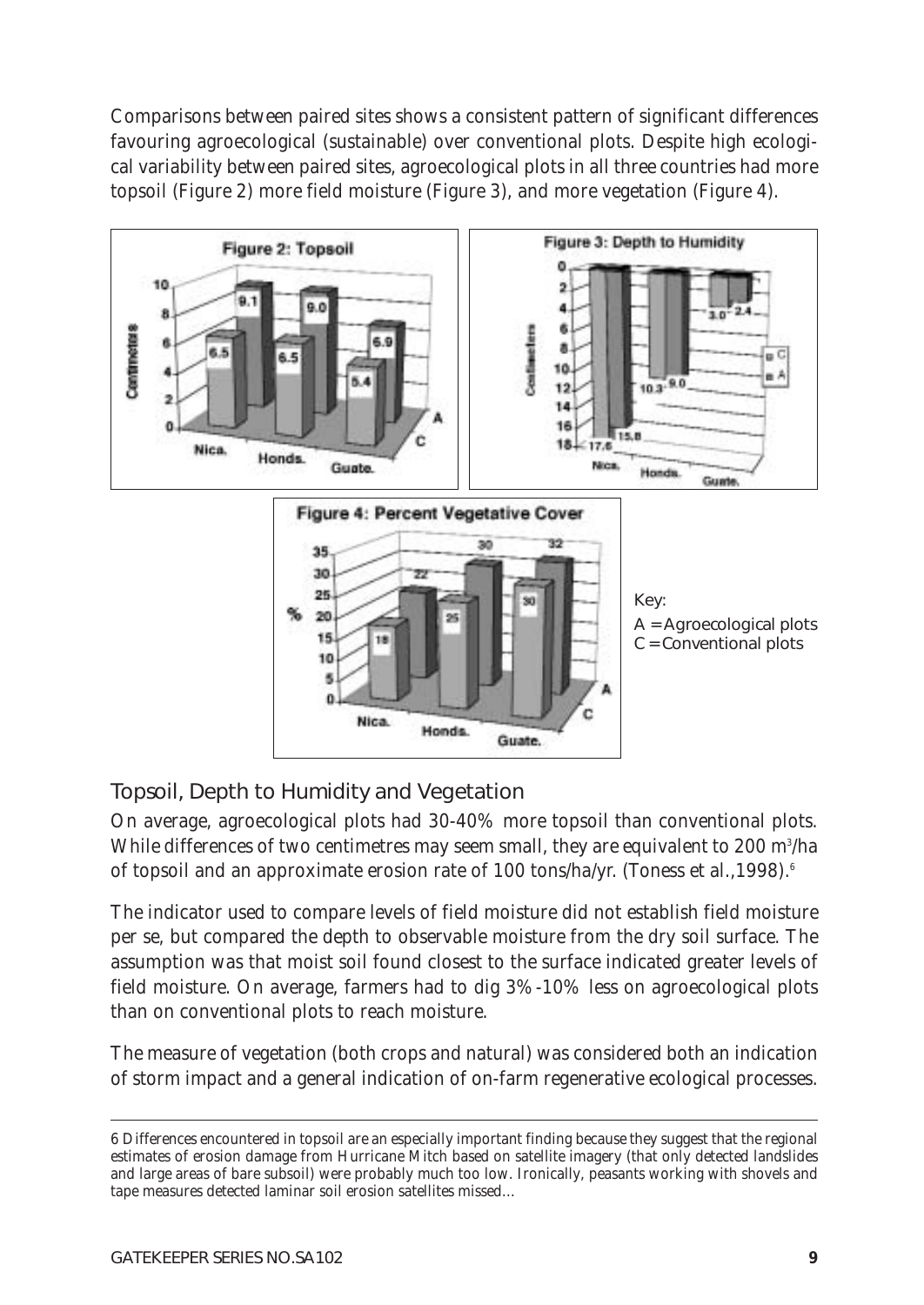Agroecological plots had approximately one-fifth more vegetative cover than conventional plots.

### Erosion: Landslides, Rill and Gullies

While topsoil and depth to humidity were measured on all farms, severe erosion was found less often. Low incidences of severe erosion (on both agroecological and conventional farms) in Guatemala precluded meaningful comparisons. In the case of Honduras, inconsistency of field measurements and data entry errors on the field sheet and the database unfortunately led to the elimination of this data.7 Nicaragua, the country with the highest number of paired observations, provides the best, statistically significant set of findings (Figure 5; Holt-Giménez, in press).



On average, agroecological plots lost 18% less arable land to landslides than conventional plots and had a 49% lower incidence of landslides. Agroecological plots averaged 47% less rill erosion than conventional plots. The frequency of rill erosion among agroecological farms was 58% lower than on conventional farms. Eighty percent of conventional plots were found to have up to 78.1m²/ha more rill erosion than agroecological plots.

Agroecological plots averaged 69% less gully erosion compared to conventional farms. Gullies occurred 63% less on agroecological plots. Eighty percent of conventional plots had at least 20 m3 /ha more volume of land loss to gully erosion than did agroecological plots.

### Net Profit/Loss

Average *profits* (measured directly after the hurricane) from agroecological farms were roughly equal to average *losses* from conventional farms  $(+\$17.18 \text{ versus } -\$18.54)$ . While agroecological farms averaged 193% higher farm incomes, median values of agroecological and conventional farms were similar (-\$54.72 versus -\$55.79), indicating that overall, farmers from both sectors probably suffered equally from the hurricane in economic terms. However the difference between mean and median was much greater in the case of agroecological farms, reflecting (relatively) high profits on some of these farms.

### Agroecological Practices

The results of a multivariate analysis of co-variance using 19 different agroecological

*<sup>7</sup> The trends in soil erosion for Honduras and Guatemala, while not statistically significant, followed the same patterns favouring agroecological farms. World Neighbors put considerable effort into cleaning this data, see "*Lessons from the Field*" in World Neighbors (2000).*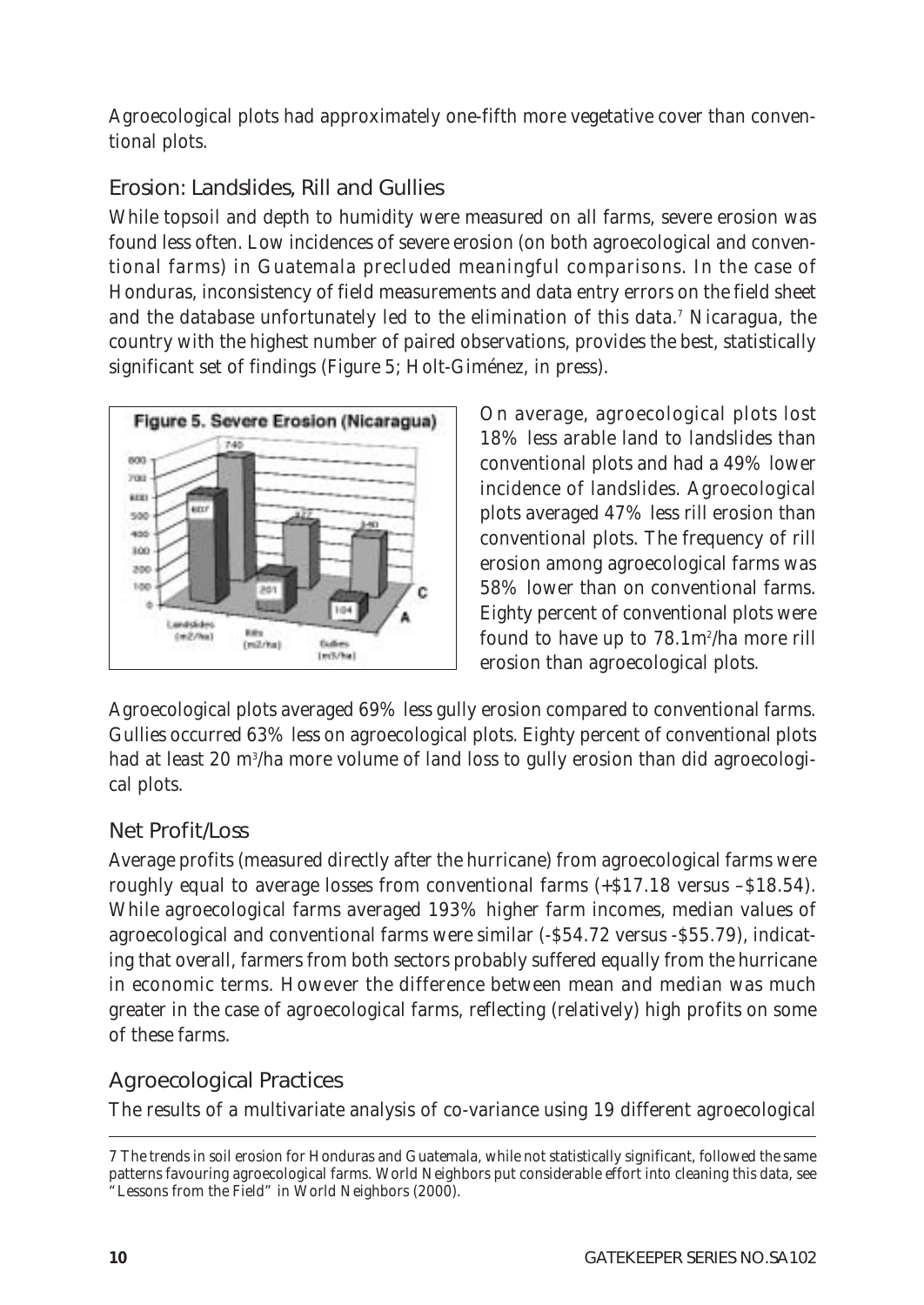practices and storm intensity yielded highly significant overall effects on topsoil though not for any other indicators. Rock bunds, green manure, crop rotation and the incorporation of stubble all demonstrated strong effects on differences in topsoil depth between agroecological and conventional plots.

### Trends in Agroecological Resistance

The Nicaraguan data allowed for further analyses and the detection of important trends in agroecological resistance among MCAC farms.

Old agroecological farms (10 years and older) had two and three times larger differences in topsoil, soil moisture and percent vegetation with their conventional neighbours than did young agroecological farms (1-2 years) with theirs, indicating that resistance increased over time for these indicators. However, differences in severe erosion rose in favour of mature agroecological farms (3-5 years old), then dropped for old farms, indicating a drop in agroecological resistance. This may be because farmers on older farms with established terraces tend to abandon the use of conservation ditches.

Differences in severe erosion tended to rise with increasing storm intensity, indicating increasing agroecological resistance with increasing levels of rainfall disturbance. However, on 30%-50% slopes, the differences in severe erosion between agroecological and conventional farms tended to fall, indicating the need to deal more effectively with heavy runoff on steep hillsides, and/or a 'threshold' for the effectiveness of these practices.

Agroecological farms on very steep slopes and those under extreme storm intensity lost their profit advantage in relation to conventional farms. This loss of relative economic resistance under a combination of extreme stress and disturbance (slope and rainfall) suggests physical limits to the economic viability of present agroecological practices. Newly established agroecological farms (1-2 years) also had no profit advantage over their conventional neighbours, suggesting that farmers are economically vulnerable early in the transition from conventional to agroecological practices.

### Feedback Phase: Reconstruction Policy from the Grassroots

We used several post-fieldwork steps to share and enrich the study's findings:

- Initial 'feedback' phase: research organisers shared preliminary findings with NGOs/FOs, farmer-technician research teams, local authorities and other local NGOs.
- Grassroots phase: farmer-technician teams shared the study with villagers in the communities where the research had been carried out.
- National presentation phase: researchers, promotores and technicians presented findings in a seminar for a broad audience of national and international NGOs, government officials, university researchers and the national press.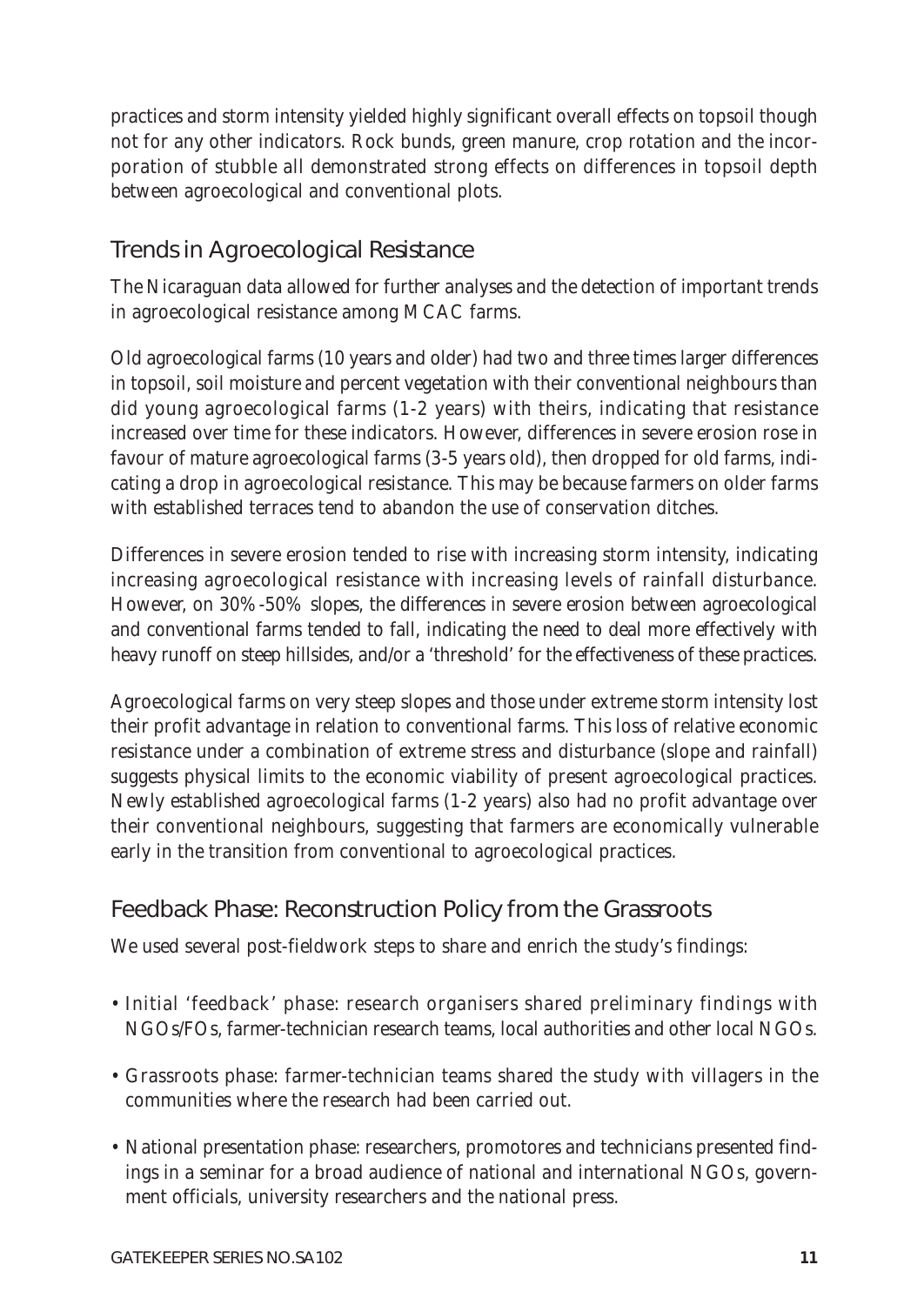- Extended, public phase: made study's findings available to the development community in Central America through articles, websites, and electronic mailings.
- Follow-up phase one year later: a one-day workshop in Nicaragua allowed study participants to assess the study's impact on their reconstruction efforts.

#### Initial feedback phase

The first feedback phase, conducted in all three countries, consisted of some 20 workshops with agroecological and conventional farmers, farmer-technician teams, NGO/FOs, and key actors from local communities (eg., mayors, other NGO representatives, etc.). Farmers (men and women) were encouraged to bring their spouses. The objectives of these workshops were to share the results from the fieldwork, elicit experiences of the disaster and post-disaster, and build a vision with specific proposals for reconstruction.

Findings were presented as national, local and team averages, allowing participants to compare the field results from their own village-level measurements with those of the region, with other regions and with national averages. Farmers noted that MCAC's farms scored consistently higher than conventional neighbours in measures of agroecological resistance and that differences in agroecological resistance rose and fell depending on stress and disturbance. They discussed the influence practices and maintenance may have had on these results. Overall, farmers felt that the study proved the superior resistance and sustainability of MCAC's practices for *campesino* farmers, but felt that their practices could be improved.

In an effort to explore the determinants of farmer-led, sustainable agriculture, participants were asked why MCAC farmers had adopted agroecological practices and why conventional neighbours had not. Farmers responded that adoption and non-adoption depended on the factors in Table 2.

The consultation with farmers and community members indicated that in general, the development of sustainable agriculture was directly related to the failures of conventional agriculture on the one hand, and to on-ground successes of MCAC, and institutional support of NGOs on the other. While it was not possible to ascertain the exact reach of MCAC, it was clear that the movement used NGO programmes to expand into new areas and to maintain and deepen its presence in farming communities. NGOs provided a supportive vehicle and 'policy context' for MCAC, by providing transportation and financial support for farmer-to-farmer visits and workshops, support for *campesino* experimentation, access to new information, knowledge, seeds and technology, and in some cases, credit for sustainable practices and access to organic and international markets. While MCAC's blend of innovation and solidarity were key to the spread of farmer-led sustainable agriculture, adoption did not happen in a vacuum.

Though the agroecological and economic breakdown of conventional agriculture (agronomic involution, disappearance of subsidies, poor extension, etc) made farmers more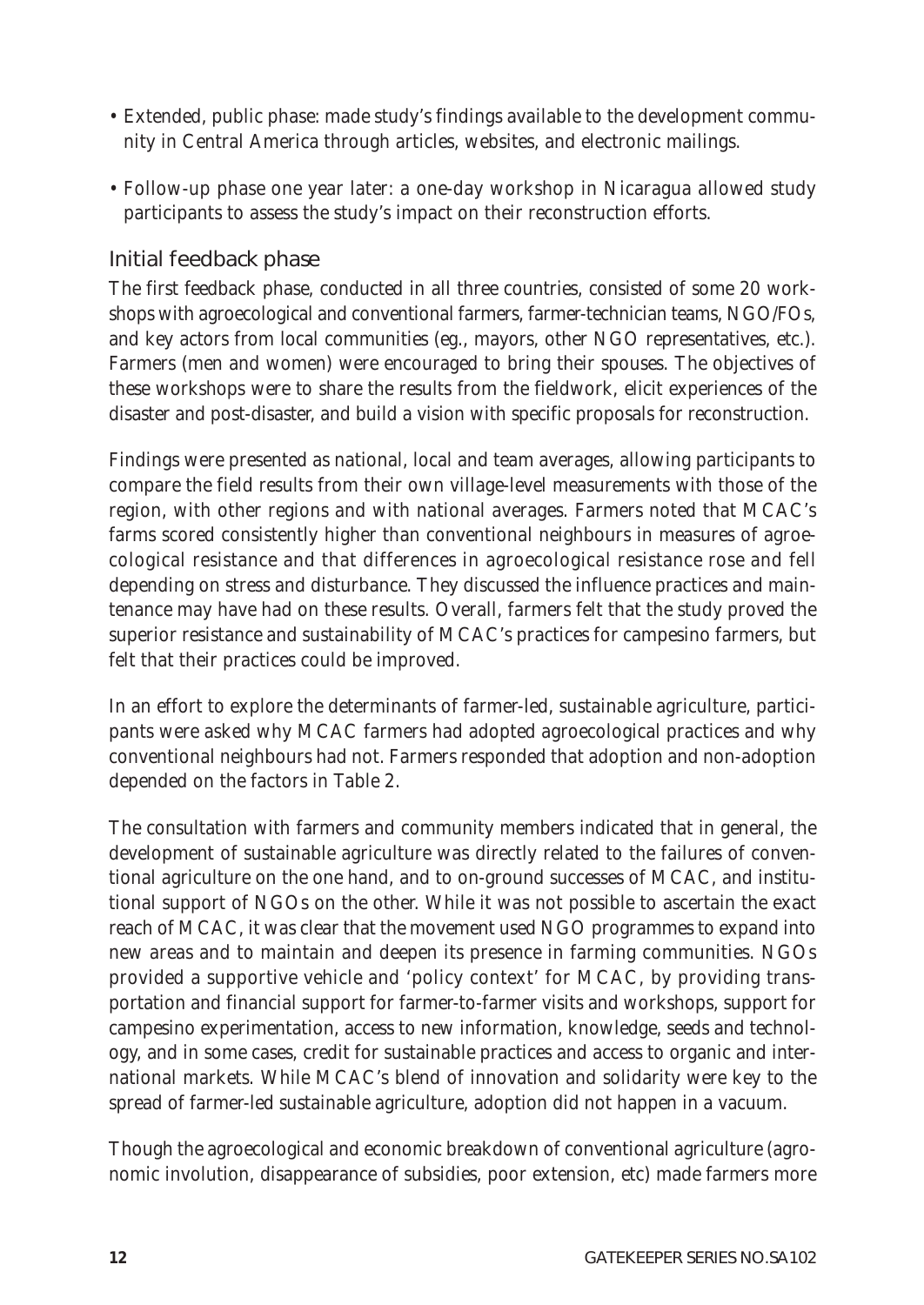**Table 2. Factors for Adoption or Non-adoption of Sustainable Practices**

| <b>ADOPTION</b>                                                                                                                                                                                                                                                                                                                                                                                                                                                                                                                                                                                                                                                                                                                                        | NON-ADOPTION                                                                                                                                                                                                                                                                                                                                                                                                                                                                                                                                                                                                                                                                                                               |
|--------------------------------------------------------------------------------------------------------------------------------------------------------------------------------------------------------------------------------------------------------------------------------------------------------------------------------------------------------------------------------------------------------------------------------------------------------------------------------------------------------------------------------------------------------------------------------------------------------------------------------------------------------------------------------------------------------------------------------------------------------|----------------------------------------------------------------------------------------------------------------------------------------------------------------------------------------------------------------------------------------------------------------------------------------------------------------------------------------------------------------------------------------------------------------------------------------------------------------------------------------------------------------------------------------------------------------------------------------------------------------------------------------------------------------------------------------------------------------------------|
| Need to maximise production on small<br>parcels of land<br>Need to reclaim ecologically degraded land<br>to increase production<br>Debt avoidance (difficulty in paying off credit<br>for agrochemicals)<br>Need to lower costs<br>Desire to reduce vulnerability to recurrent<br>drought and floods<br>Desire for greater autonomy (from banks and<br>government conventional agriculture<br>schemes)<br>Concern for family health (avoid pesticide<br>poisoning; desire for diverse, balanced diet)<br>Access to MCAC training and farmer to<br>farmer exchanges<br>Technical assistance from NGO technicians<br>(farmer-led experiments, advice, agronomic<br>knowledge)<br>Incentives (credit, market for organic<br>products, tools, information) | Rented or sharecropped land (farmers are<br>unwilling to invest in medium to long term<br>improvements)<br>Lack of time/family labour (labour-intensive<br>soil & water conservation costs too high,<br>especially for single women)<br>Lack of knowledge (of SARD/SLM principles,<br>practices and management)<br>Too much land (farmers can rotate plots<br>when degradation becomes a problem)<br>Chemical subsidies (ecological degradation<br>processes are masked by application of<br>cheap fertilisers, pesticides and herbicides)<br>Lack of environmental awareness (some<br>farmers simply to do not 'care' about the<br>environment)<br>Tradition (resistance to change,<br>unwillingness to risk new methods) |

receptive to alternative approaches, without access to the human resources in MCAC and to the informational and logistical resources of the NGOs, these farmers might just as easily turn away from farming altogether. Given a favourable policy environment (albeit at the micro-level), *campesinos* had proven themselves capable of developing a form of agriculture that was more sustainable than the conventional agriculture supported by both government agricultural policies and mainstream international/national agricultural research. Farmers pointed out that the criticism levelled at MCAC (primarily from conventional agriculture adherents) regarding its inability to 'scale up' sustainable agriculture obviated the fact that to replace traditional agriculture, conventional agriculture itself had relied on extensive support from mainstream agricultural research, cheap credit and favourable price and market policies.

Participants split into groups to share experiences of the hurricane. During discussion, they suggested strategies for mitigation, assigning different participatory roles to different actors (Table 3). Participants split into groups again, this time to formulate their vision for sustainable reconstruction. The MCAC reconstruction strategy followed certain priorities and time frames (Table 4).

### National Presentations

At the national presentations of the study in Nicaragua, Honduras and Guatemala, participants presented findings to national media, government, international NGOs,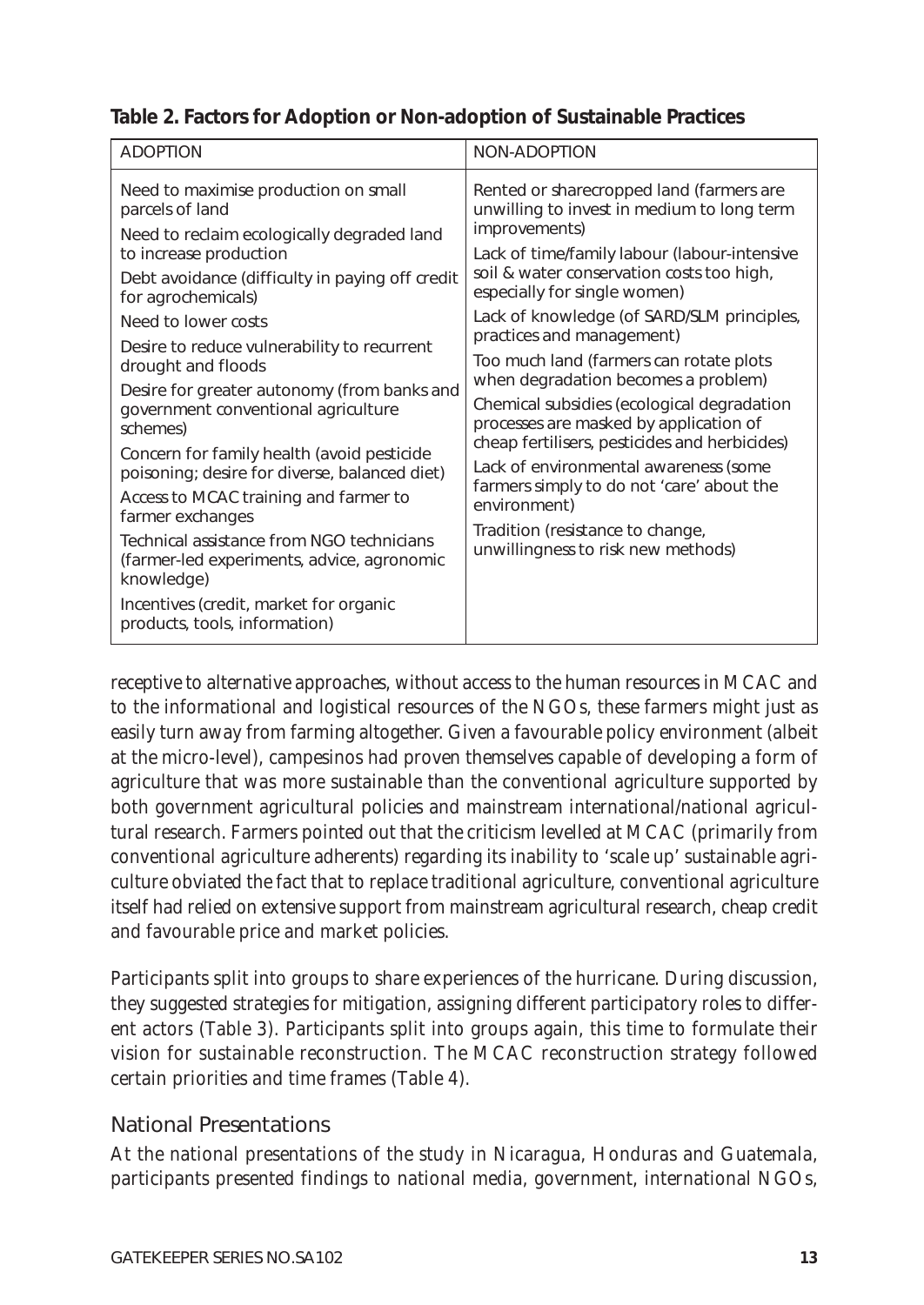| Main Problems                                                                                                                                                                                                                                                                                    | Solutions                                                                                                                                                                                                                                        | Actors and responsibilities                                                                                                                                                                                                                                                                                                                                                                           |                                                                                                                                                                                                                                                                                                           |                                                                                                                                                                                                                                                                                                                                      |
|--------------------------------------------------------------------------------------------------------------------------------------------------------------------------------------------------------------------------------------------------------------------------------------------------|--------------------------------------------------------------------------------------------------------------------------------------------------------------------------------------------------------------------------------------------------|-------------------------------------------------------------------------------------------------------------------------------------------------------------------------------------------------------------------------------------------------------------------------------------------------------------------------------------------------------------------------------------------------------|-----------------------------------------------------------------------------------------------------------------------------------------------------------------------------------------------------------------------------------------------------------------------------------------------------------|--------------------------------------------------------------------------------------------------------------------------------------------------------------------------------------------------------------------------------------------------------------------------------------------------------------------------------------|
|                                                                                                                                                                                                                                                                                                  |                                                                                                                                                                                                                                                  | Government                                                                                                                                                                                                                                                                                                                                                                                            | NGOs                                                                                                                                                                                                                                                                                                      | Community                                                                                                                                                                                                                                                                                                                            |
| Land poor; inse-<br>cure ownership<br>Absence of credit<br>and market poli-<br>cies favorable to<br>sustainable agri-<br>culture, organic<br>agriculture,<br>conservation<br>Outside organisa-<br>tions overlap in<br>communities<br>Lack of socio-envi-<br>ronmental<br>conscience<br>Tradition | Agroecologically-<br>based land reform<br>Organised actions<br>coordinated to<br>promote policies<br>favourable to<br>sust.ag.<br>Permanent work<br>to raise agroeco-<br>logical conscious-<br>ness and practices<br>in campesino<br>communities | Define and direct<br>pro-sust.ag. recon-<br>struction/reform<br>policies<br>Facilitate preferen-<br>tial credit for<br>agroecological<br>farming<br>Finance certifica-<br>tion procedures<br>for organic<br>farmers and open<br>markets for<br>organic and<br>sustainable<br>labelled products<br>Support agroeco-<br>logical research<br>Legalise<br>campesino lands<br>Donate land to<br>campesinos | Coordinate their<br>actions with the<br>different institu-<br>tions that work at<br>the community<br>level<br>Publicise the<br>results of the<br>Mitch Study<br>Formalise the<br>study's institu-<br>tional coordina-<br>tion for<br>permanent,<br>farmer-to-farmer<br>research and train-<br>ing network | Reinforce local<br>organisation and<br>work to raise<br>awareness at the<br>campesino family<br>level<br>Carry out farmer<br>research, field<br>experiments and<br>training<br>Reconstruct and<br>construct soil and<br>water conservation<br>structures<br>Implement agroe-<br>cological practices<br>Convert to organic<br>farming |

### **Table 3. Campesino Strategy for Participatory Agricultural Reconstruction**

#### **Table 4. Campesino Vision for a Sustainable Future**

| SHORT TERM (3 years) LONG TERM (ten years)                                                                    | Homes, wells, fences are rebuilt                                                                                                        |  |
|---------------------------------------------------------------------------------------------------------------|-----------------------------------------------------------------------------------------------------------------------------------------|--|
| Soil and water conservation structures have<br>been repaired and new land brought under<br>conservation       | The entire community farms agroecologically<br>and conserves local natural resources in a<br>coordinated way                            |  |
| The majority of families in the community are                                                                 | Production is highly diversified                                                                                                        |  |
| organised in support of sustainable agriculture                                                               | Roads have been improved, at least 80-90% of<br>the population has access to basic resources<br>(water, electricity, education, health) |  |
| The diversified "patio economy" is consolidated<br>as stable source of family income                          |                                                                                                                                         |  |
| Organisations (NGOs, Municipalities) are able to<br>coordinate on participatory, local development<br>efforts | Producers are organised for the efficient<br>marketing of agricultural surplus                                                          |  |

and programme coordinators and project personnel from local NGOs. Participants also made the following policy recommendations for participatory, sustainable, agricultural reconstruction:

• Credit: preferential, low-interest production credit tailored for organic and agroecologically-grown crops; medium-term credit to finance labour costs of soil conservation structures, especially for single women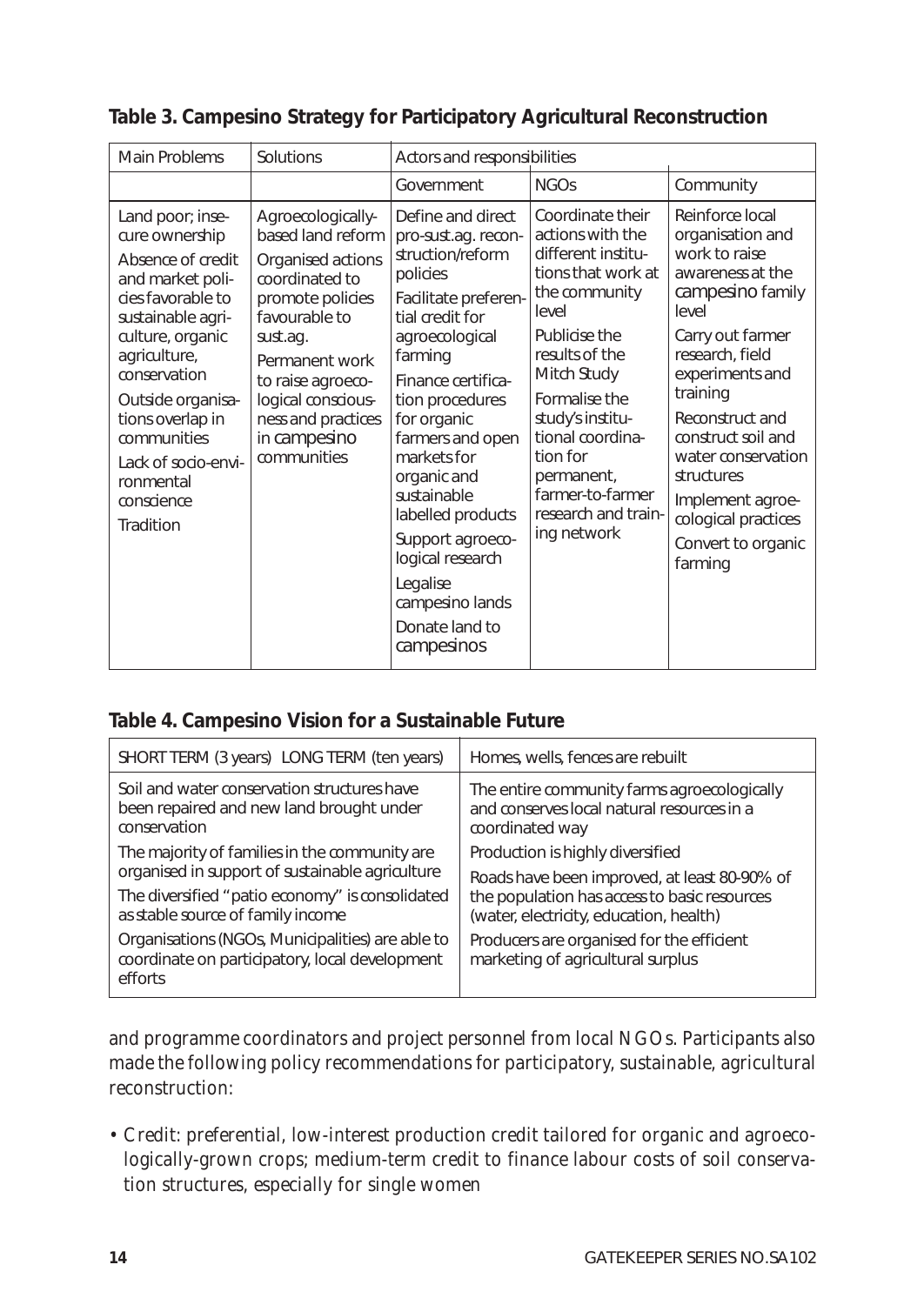- Incentives: certification for sustainably farmed products; target/guaranteed price for sustainably farmed products; economic subsidies for soil reclamation and restoration
- Rights to property: government-financed title procedures for both private and communal forms of ownership
- Maintenance of watersheds:  $CO<sup>2</sup>$  capture, conservation of topsoil, conservation of biological diversity
- Penalties for environmental externalities: deforestation; water pollution; erosion
- Research and training: Farmer-Researcher network for agroecological research; agroecological research in environmental services and externalities; support of farmer-tofarmer exchanges, experimentation and training.

#### Public/Follow up

A preliminary report of the study and a CD-ROM of the interactive database of results were distributed among participants. Findings and a summary were posted on a website (agroecology.org). A follow-up inquiry done one year later with study participants in Nicaragua (Holt-Giménez, forthcoming) revealed the study to be an effective educational tool to promote sustainable agriculture. With the help of their agroecological neighbours, approximately half of the conventional farmers who had participated in the study went on to implement agroecological practices. Technicians from one NGO adapted the study to include more agroecological measurements and went on to apply it over a broader area. Some NGOs used the study to attract funding for sustainable reconstruction activities, and to influence local reconstruction projects. By working with the World Food Program, one NGO increased its coverage by 200%. Other NGOs incorporated the study as a permanent part of project monitoring.

## **Discussion**

*Campesinos* farming in areas where Hurricane Mitch rained hardest claimed that the storm unleashed *"ten winters*" of rain on their fields in a week. The differences observed between sustainable and conventional farms, they reasoned, were an indication of what might be expected over the next decade. Though erosion processes cannot be extrapolated in such a linear fashion (the impact of Mitch's intensive rains was undoubtedly more severe than 10 winters of normal weathering), the study provided farmers and researchers with a compelling picture of agroecological trends and tendencies among and between sustainable and conventional farming styles in Central America.

By providing quantifiable evidence of higher agroecological resistance on sustainable farms, the findings validate many years of hard work by farmers in the *Movimiento Campesino a Campesino*, identify key factors driving and limiting sustainable agriculture in Central America, and generate an important list of policy options for 'scaling up'.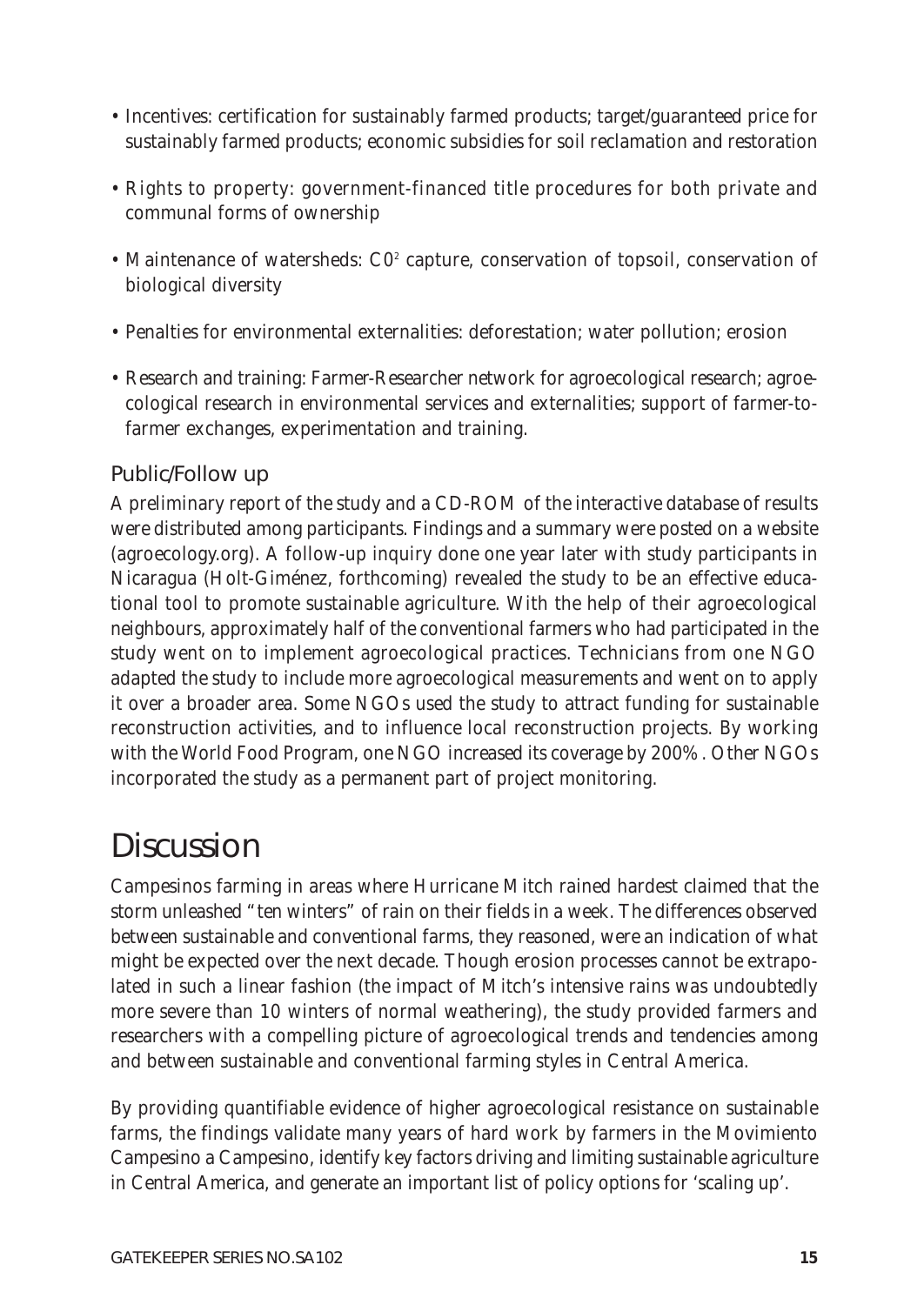Specifically, the study uncovered problems and possible thresholds to present practices:

- The drop in resistance to severe erosion over time and on very steep slopes indicates that MCAC farmers need to renovate, modify, and maintain conservation structures to deal with excess runoff from extreme rainfall events (e.g., reverse-slope bench terraces, sloped toe drains, etc.).
- The collapse of economic resistance on very steep slopes and at high storm intensity suggests that some conditions are simply too extreme to farm successfully using current agroecological practices. Sustainable agriculture needs to address issues of ecologically-based land reform and policies for appropriate land use on hillsides, particularly in upper-watershed areas (e.g., payment for soil and water conservation, reforestation, maintenance of biodiversity, etc.).
- Lower economic resistance in the early years of establishing agroecological practices suggests that farmers are making the transition to sustainable agriculture precisely when their farms are most vulnerable, i.e. after the 'diminishing returns' agroecological involution has already begun. This points to the need both to provide incentives for transition *before* farms become so vulnerable, and for initial subsidies or backstopping during the transition period.

Researchers also encountered several methodological advantages and disadvantages to carrying out extensive, participatory research. The difficulty of balancing scientific validity with the complexity of sharing methods with farmers can lead to tradeoffs between the scientific rigour needed to ensure confidence and validity, and the methodological simplicity needed to ensure quality participation by farmers (Poudel *et al*., 2000). This problem was overcome by taking a few key, 'simple' measurements on many farms (hundreds), rather many complex measurements on relatively few farms (dozens).

However, in this study, good fieldwork depended much more upon field experience than formal training. *Promotores* with years of experience digging soil profiles in farmer-to-farmer workshops were much more consistent in their measurements than young professionals with limited field experience.

The breakdown of protocol in Honduras points to the difficulty of mechanically replicating the methods of participatory research. Nicaraguan technicians and *promotores* had the opportunity to define the problem, formulate hypotheses, design procedures and test field instruments. They designed the study based on *their* levels of organisation and expertise. Because of time constraints, the P.I. was forced to extend the study's *methods* from Nicaragua to Honduras and Guatemala without accurately replicating the research *process* (that would have adjusted for different levels of organisation and expertise). This soon created severe procedural difficulties that compromised training, monitoring and data processing.

Nevertheless, the study's results in Nicaragua were highly significant statistically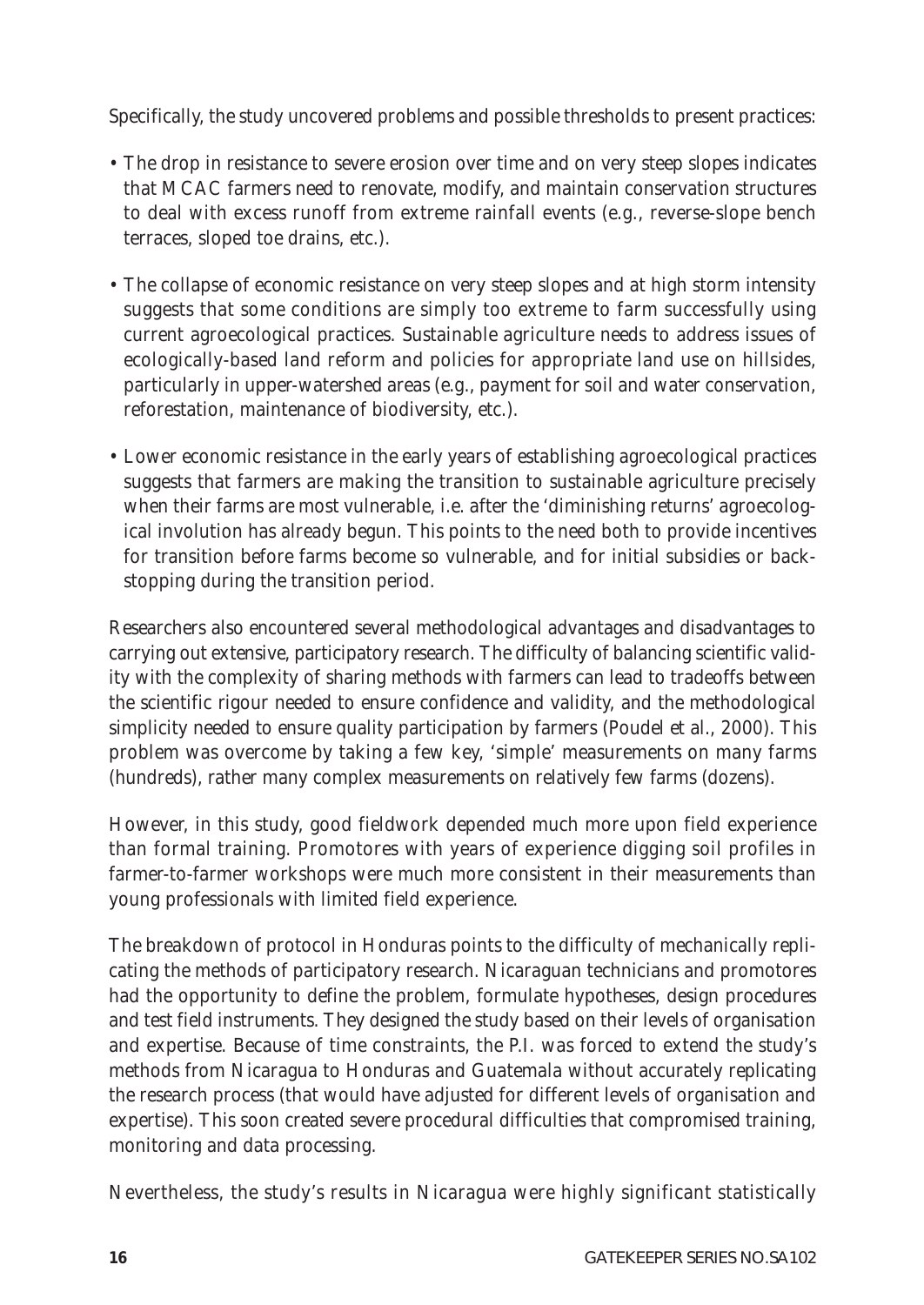because of the very large sample size, made possible through the participatory approach and MCAC's extensive network of promotores. The fact that such a large amount of data was collected in such a short period of time suggests tremendous potential for farmer-led agro-environmental research. Organising future studies as research processes within pre-defined agroecological domains could help overcome the logistical problems of a participatory approach, reduce noise from ecological variability, and increase the statistical power of the data collected.

The study was highly valued as an interactive, cooperative learning experience and considered mutually beneficial by researchers, technicians, promotores and farmers. It benefited the participating NGOs by providing them with an indication of the agroecological impact of their work. Projects not only have a solid baseline for future agroecological impact monitoring, they can potentially compare their progress with others, and together could make important regional and national recommendations.

The fact that NGOs and farmers were able to coordinate on a national level to both monitor their own projects and carry out simple but relevant research, opens up important opportunities for coordinated, decentralised approaches to sustainable agricultural research. Follow up studies of this nature could increase both farmers' technical capacity, and the scope for scientists' research. Given the complex, diverse and ecosystemspecific nature of sustainable agricultural development, further broad-based participatory work in the area of agroecological vulnerability could offer new ways of researching agro-environmental problems. Once agroecological domains and indicators are chosen and field methods are mastered, the model for agroecological resistance could be re-applied to address agroecological resilience as well. New indicators for lowintensity and local, recurrent disasters such as drought, pest outbreaks and even market crashes could be developed to further measure resistance and resilience.

### Participatory Action Research: Limits to Action?

The motive for this exercise in PAR was to enable MCAC to influence agricultural reconstruction. Certainly, the study's findings and farmers' vision/policy recommendations demonstrate a strong desire and capability for participatory, sustainable reconstruction. How participants actually used the study is revealing of the opportunities and limitations, not just of PAR, but of the state of sustainable agricultural development. On one hand, farmers, *promotores*, technicians and NGOs each undertook different 'actions' within their respective areas of influence to advance their own sets of social and institutional goals. This is very encouraging because it demonstrates the potential for multiple returns to participatory action research. On the other hand, despite the informal MCAC network, (and despite other more formal NGO networks in Honduras and Nicaragua), after the national presentations, NGOs made no further attempts to coordinate their activities. Neither did NGOs lobby for or otherwise address the study's policy suggestions. This was despite the fact that after the hurricane, NGO networks to influence national and regional reconstruction had emerged in both Honduras and Nicaragua.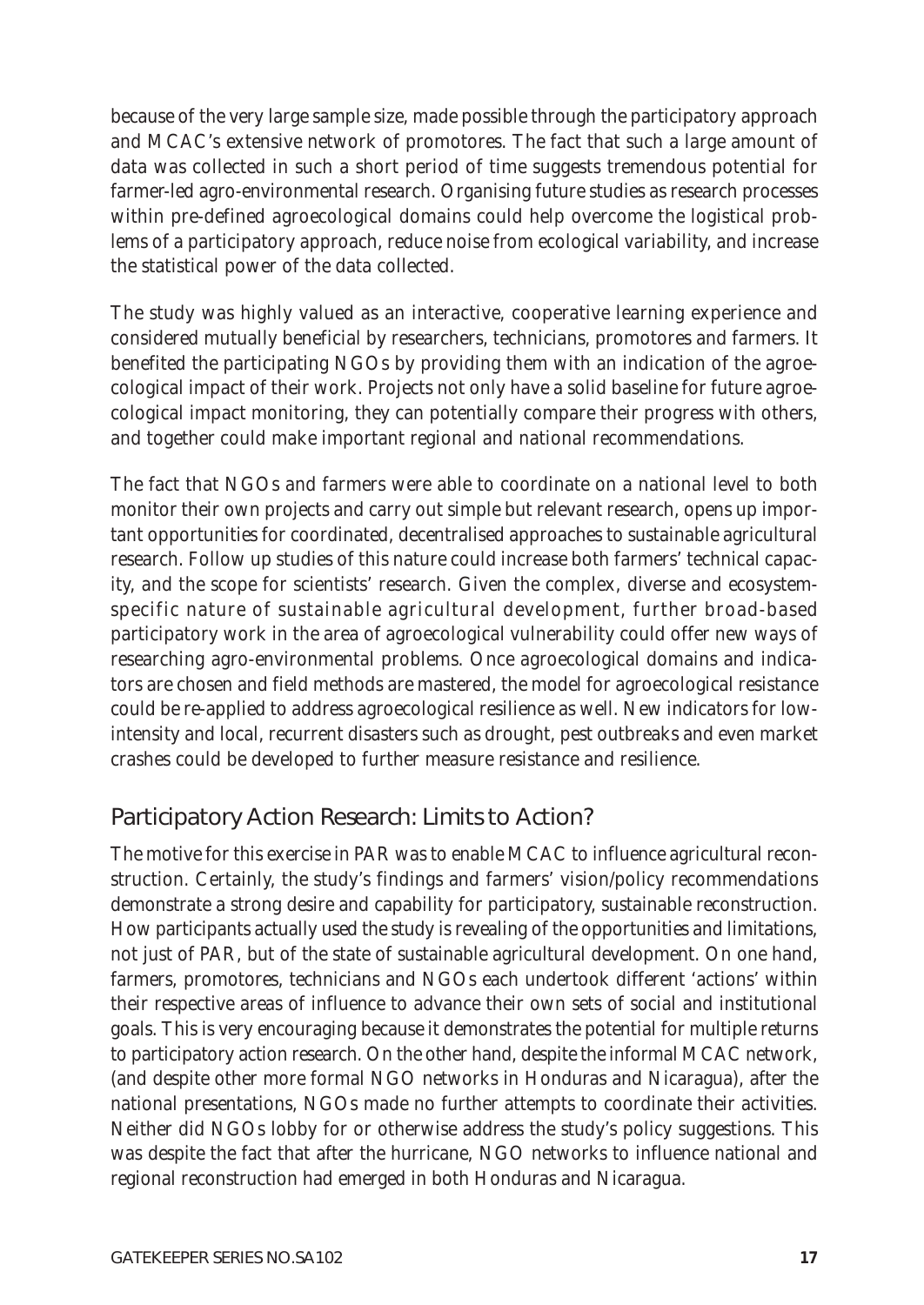The action taken and not taken by participants reflects their level of agency in sustainable agricultural development, and helps explain why sustainable agriculture remains 'bounded' within small-scale, local-level projects. Though MCAC and NGO/FOs have successfully developed a far-flung network for developing and sharing technological and methodological innovations, this has not translated into strategies, programmes or coordinated actions to address the structural constraints on sustainable agriculture such as national research programmes, or pricing, market, and credit policies. In fact, awareness of policy as a factor in sustainable agricultural development is low among most NGO/FOs. These agencies focus on implementing local-level projects rather than policy. Research and policy-oriented NGOs, operating internationally or in urban centres, are sympathetic and equipped to lobby at the international level (UN fora, World Bank, Consultative Groups, etc.), but have limited ability to create political will among decision-makers within national governments. Farmers' organisations in Central America often have NGO-sponsored projects for sustainable agriculture, but tend to focus their lobbying efforts on gaining better policies for conventional, not sustainable agriculture. Finally, MCAC, while made up of hundreds of highly capable *promotores* and farmer-innovators, is politically speaking, leaderless. This state of affairs has created a *policy ceiling* to the development of sustainable agriculture, making it the exception, rather than the rule. The inability of NGO/FOs and study participants to take coordinated action within the policy arena of agricultural reconstruction, is a result of the difficulty that national agencies working in sustainable agricultural development have to address policy at all.

*Measuring Farmer's Agroecological Resistance to Hurricane Mitch* found the obstacles to sustainable agricultural development within the socioeconomic and environmental vulnerabilities laid bare by the hurricane. Improving farmer's agroecological resistance and resilience, making them less vulnerable and more sustainable, has as much to do with overcoming structural constraints as it does with participatory technology development, farmer to farmer extension, or farmer-led research. On an optimistic note, this study provides the first level of policy change: validated results of the benefits of sustainable practices and evidence of a widespread group with a demonstrated interest in and capability for advancing sustainable agriculture. The *Movimiento Campesino a Campesino* and the NGO/FOs have proven their effectiveness in developing the technical and methodological aspects of sustainable agriculture. Can they rise to the challenge of addressing the structural constraints?

# Acknowledgements

The study was financed primarily by the Ford, Rockefeller, Inter-American and Summit Foundations. World Neighbors administered the project and carried out research in Guatemala and Honduras. In Nicaragua, OXFAM-Great Britain, ADESO-Estelí, COOPIBO-Belgium, CRS-USA, and SWISSAID-Nicaragua also financed and supported the study. The author would especially like to acknowledge the hard work and selfless dedication of the farmers, promotores and technicians of the *Movimiento Campesino a Campesino* who gave generously of their time, knowledge and expertise. All the usual disclaimers apply.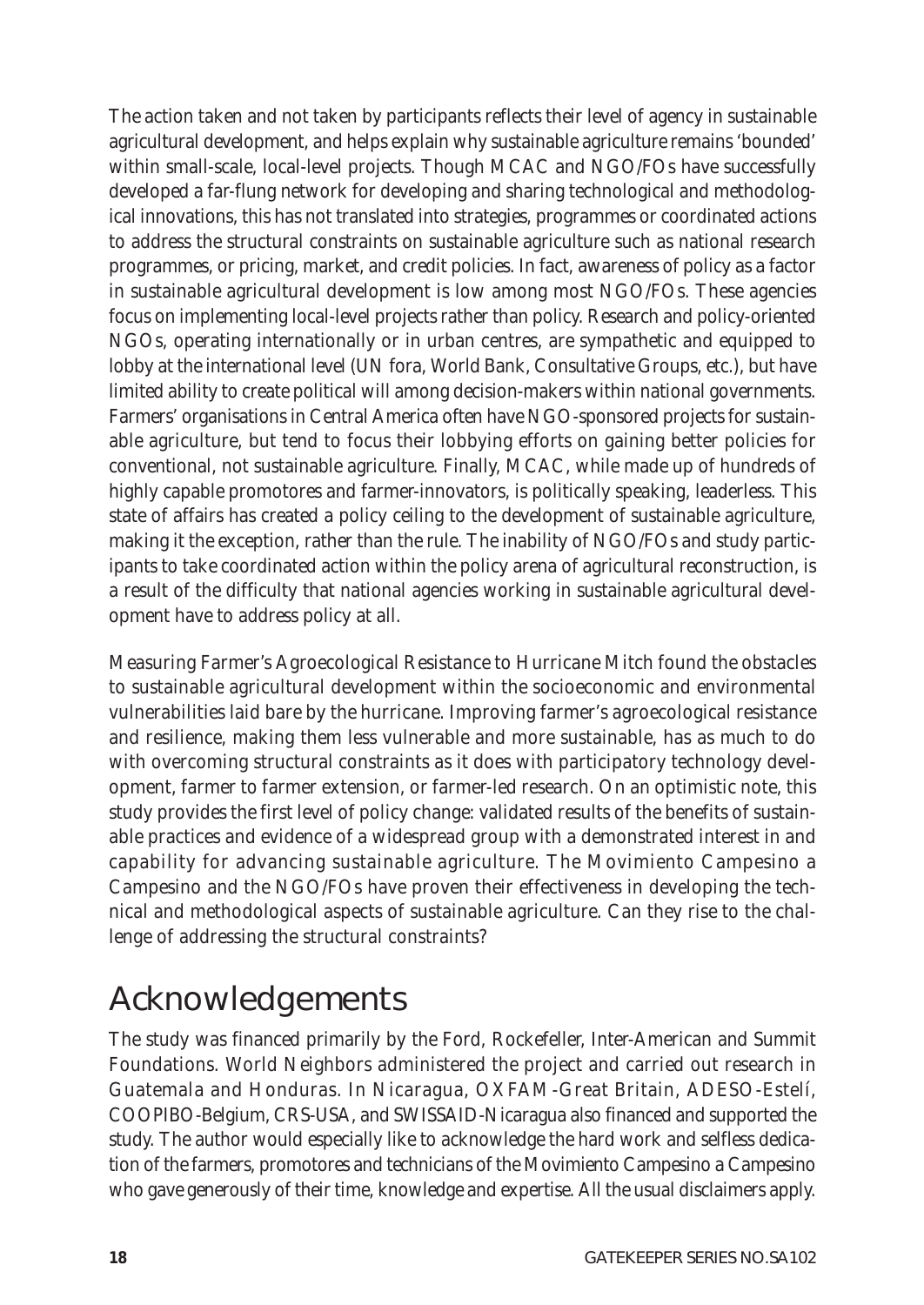### References

Annis, S. (Ed.) 1992. *Poverty, Natural Resources and Public Policy in Central America*. Transaction Publishers, New Brunswick.

Blaikie, P., Cannon, T., Davis, I. and Wisner, B. 1994. *At Risk: Natural hazards, people's vulnerability, and disasters*. Routledge, London, New York.

Bunch, R. 1998. *Soil Conservation Protects Farms from Hurricane Mitch*. Cornell University's MULCH-L discussion group.

Bunch, R. 1996. *People-Centered Agricultural Development: Principles of extension for achieving long-term impact*. Rep. No. 59a. Overseas Development Institute, London.

Bunch, R. 1995. *An Odyssey of Discovery: Principles of agriculture for the humid tropics*. COSECHA, Tegucigalpa.

Cardenal, L. 1999. *De la Vulnerabilidad a la Sostenibilidad: Ejes de transformacion para una Sociedad en Condiciones Cronicas de Riesgo*. United Nations Development Program, Managua.

CRIES. 1999. *Enfoque Estrategico Centroamericano sobre Reconstruccion y Transformacion desde la Sociedad Civil Organizada Nacional y Regionalmente*. CRIES, Managua.

de Wit, T. and Gianotten, V. 1991. Action and participatory research: a case of peasant organization. In: Fals-Borda, and Rahman (eds.) *Action and Knowledge. Breaking the monopoly with Participatory-Action Research*. Intermediate Technology Publications, Bogota/London.

Ecocentral 1998. *Hurricane Mitch Kills 11,000, Wrecks Region's Economy*. In *NOTICEN*.

Ernst, M. 1998. *Sustainable Agriculture Protects Livelihoods From Impacts of Hurricane Mitch*. USAID, Office of Foreign Disaster Assistance, Tegucigalpa.

Fals-Borda, O. and Rahman, M. (Eds.) 1991. *Action and Knowledge. Breaking the monopoly with Participatory Action-Research*. Intermediate Technology Publications, London.

Gliessman, S. 1999. *Field and Laboratory Investigations in Agroecology*. CRC Press, Boca Raton, Fla.

Gliessman, S. 1998. Agroecology: researching the ecological processes in sustainable agriculture. In: Chou, CH. and Shao, KT. (Eds.) *Frontiers in Biology: The challenges of biodiversity, biotechnology and sustainable agriculture*. Academia Sinica, Taipei.

Guijt, I. 1998. Assessing the merits of participatory development of sustainable agriculture. In: Blauert, J. and Zadek, S. (Eds.) *Mediating Sustainability: Growing policy from the grassroots*. Kumarian Press, Hartford.

Hocdé, H. 2000a. Farmer experimentation: a challenge to all! *LEISA* 16: 28-30.

Hocdé, H., et.al. 2000b. Towards a social movement of farmer innovation: Campesino a Campesino. *LEISA* 16: 26- 30.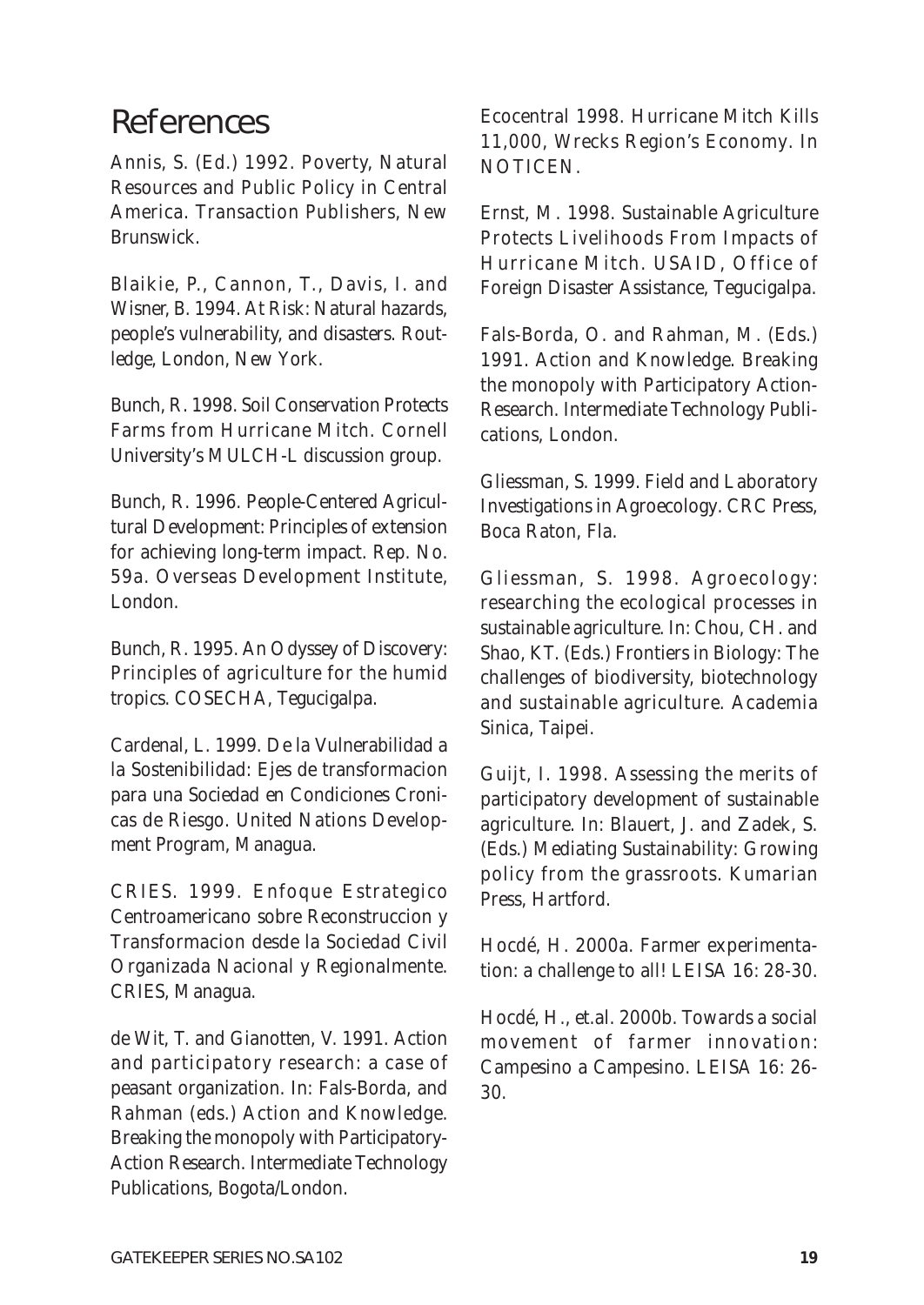Holt-Giménez (in press). Measuring farmers' agroecological resistance after Hurricane Mitch in Nicaragua: A case study in participatory, sustainable land management impact monitoring. In: *Agriculture, Ecosystems and Environment* (in press).

Holt-Giménez, E. 1997. *La Canasta Metodológica: Metodologías campesinas para la enseñanza agroecológica y el desarrollo de la agricultura sostenible*. Rep. No. 28. SIMAS, Mangua.

Holt-Giménez, E. 1996. The Campesino a Campesino Movement: Farmer-led Sustainable Agriculture in Central America and Mexico. *Institute for Food and Development Policy, Food First Development Report* 10.

Holt-Giménez, E. 1995. *La Canasta Metodologica*. Sistema de Informacion Mesoamericano de Agricultura Sostenible, Managua.

Holt-Giménez, E. 1989. De Campesino a Campesino: una nueva relacion. In *El Extensionista Rural*. Centro de Investigacion de Reforma Agraria, Managua.

Poudel, DD., Midmoreb, DJ., and Westc, LT. 2000. Farmer participatory research to minimize soil erosion on steepland vegetable systems in the Philippines. *Agriculture, Ecosystems & Environment* 79, 113-127.

Ramos Sánchez, FX. 1998. *Grupo Vicente Guerrero de Españita, Tlaxcala*. Mexico, D.F.

Schlather, K. 1999. *Reduced Landslide Damage*. Cornell University's MULCH discussion group.

Selener, D., Chenier, J. and Zelaya, R. et al. 1997. *De Campesino a Campesino: Experiencias Practicas de Extension Participativa*. IIRR-MAELA, Quito.

Smith, K. 1996. *Environmental Hazards: Assessing risk and reducing disaster*. 2nd/Ed. Routledge, London/New York.

Toness, A., Thurow, T. and Sierra, H. 1998. *Sustainable Management of Tropical Steeplands: An assessment of terraces as a soil and water conservation technology*. Rep. No. 98-1. Texas A&M University/USAID, College Station, Texas.

Wilches-Chaux, G. 1994. La vulnerabilidad global. In: Marskey, A. (ed.) *Los Desastres no son Naturales*. LA RED, Bogota.

Wisner, B. 1993. Disaster vulnerability. Scale, power and daily life. *GeoJournal* 30, 127-40.

World Neighbors. 1999. *After Mitch: Toward a sustainable recovery for Central America*. Oklahoma City, Oklahoma.

World Neighbors. 2000. *Reasons for Resiliency: Toward a Sustainable Recovery after Hurricane Mitch*. World Neighbors, Oklahoma City.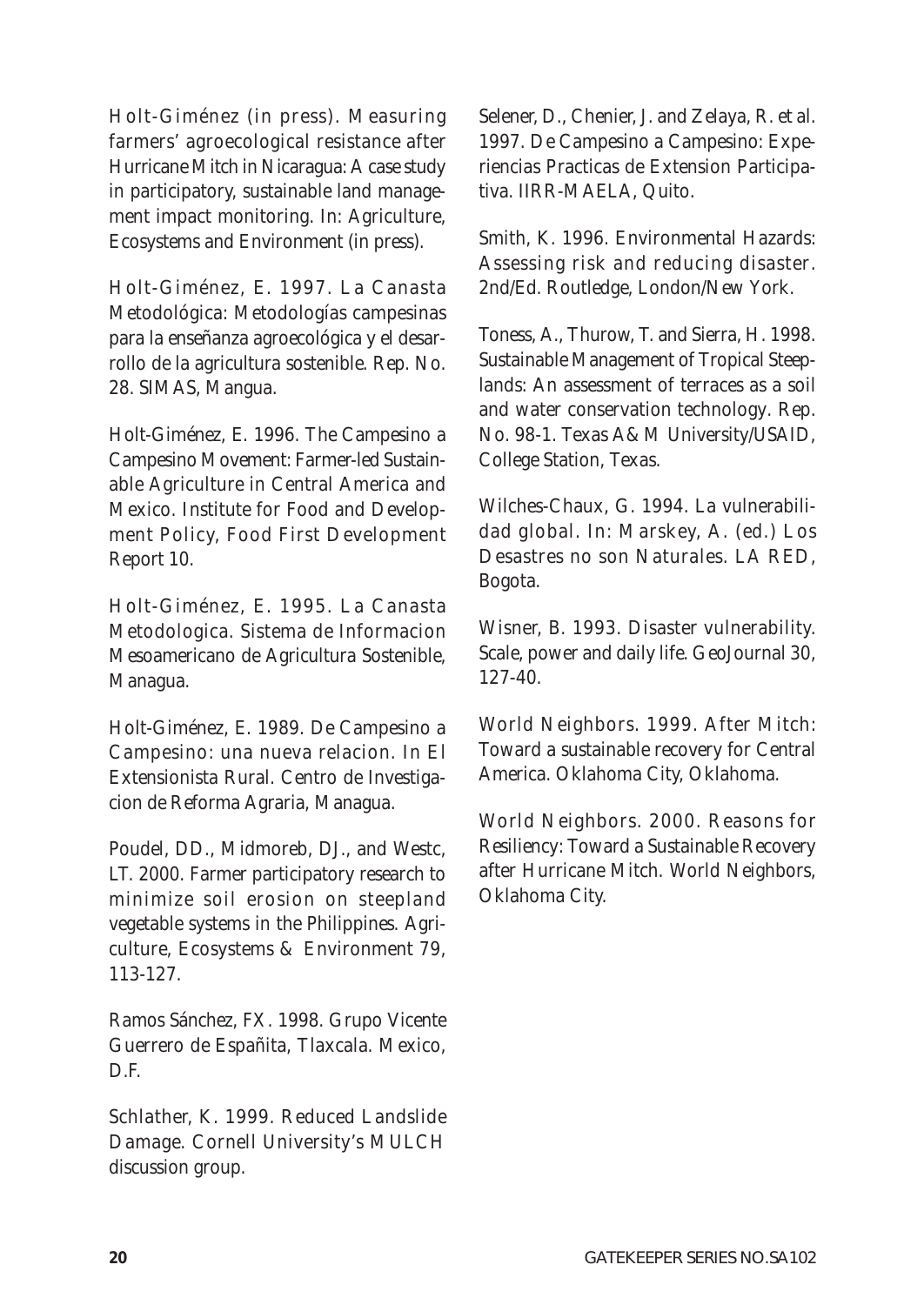## Gatekeeper Series

- 1. Pesticide Hazards in the Third World: New Evidence from the Philippines. 1987. J.A. McCracken and G.R. Conway.
- 2. Cash Crops, Food Crops and Agricultural Sustainability. 1987. E.B. Barbier.
- 3. Trees as Savings and Security for the Rural Poor. 1992. Robert Chambers, Czech Conroy and Melissa Leach. (1st edition, 1988)

#### *4-12 Out of Print*

- 13. Crop-Livestock Interactions for Sustainable Agriculture. 1989. Wolfgang Bayer and Ann Waters-Bayer.
- 14. Perspectives in Soil Erosion in Africa: Whose Problem? 1989. M. Fones-Sondell.

#### *15-16. Out of Print*

- 17. Development Assistance and the Environment: Translating Intentions into Practice. 1989. Marianne Wenning.
- 18. Energy for Livelihoods: Putting People Back into Africa's Woodfuel Crisis. 1989. Robin Mearns and Gerald Leach.
- 19. Crop Variety Mixtures in Marginal Environments. 1990. Janice Jiggins.
- 20. Displaced Pastoralists and Transferred Wheat Technology in Tanzania. 1990. Charles Lane and Jules N. Pretty.
- 21. Teaching Threatens Sustainable Agriculture. 1990. Raymond I. Ison.
- 22. Microenvironments Unobserved. 1990. Robert Chambers.
- 23. Low Input Soil Restoration in Honduras: the Cantarranas Farmer-to-Farmer Extension Programme. 1990. Roland Bunch.
- 24. Rural Common Property Resources: A Growing Crisis. 1991. N.S. Jodha.
- 25. Participatory Education and Grassroots Development: The Case of Rural Appalachia. 1991. John Gaventa and Helen Lewis.
- 26. Farmer Organisations in Ecuador: Contributions to Farmer First Research and Development. 1991. A. Bebbington.
- 27. Indigenous Soil and Water Conservation in Africa. 1991. Reij. C.
- 28. Tree Products in Agroecosystems: Economic and Policy Issues. 1991. J.E.M. Arnold.
- 29. Designing Integrated Pest Management for Sustainable and Productive Futures. 1991. Michel P. Pimbert.
- 30. Plants, Genes and People: Improving the Relevance of Plant Breeding. 1991. Angelique Haugerud and Michael P. Collinson.
- 31. Local Institutions and Participation for Sustainable Development. 1992. Norman Uphoff.
- 32. The Information Drain: Obstacles to Research in Africa. 1992. Mamman Aminu Ibrahim.
- 33. Local Agro-Processing with Sustainable Technology: Sunflowerseed Oil in Tanzania. 1992. Eric Hyman.
- 34. Indigenous Soil and Water Conservation in India's Semi-Arid Tropics. 1992. John Kerr and N.K. Sanghi.
- 35. Prioritizing Institutional Development: A New Role for NGO Centres for Study and Development. 1992. Alan Fowler.
- *36. Out of Print*
- 37. Livestock, Nutrient Cycling and Sustainable Agriculture in the West African Sahel. 1993. J.M. Powell and T.O. Williams.
- 38. O.K., The Data's Lousy, But It's All We've Got (Being a Critique of Conventional Methods. 1993. G. Gill.
- 39. Homegarden Systems: Agricultural Characteristics and Challenges. 1993. Inge D. Hoogerbrugge and Louise O. Fresco.
- 40. Opportunities for Expanding Water Harvesting in Sub-Saharan Africa: The Case of the Teras of Kassala. 1993. Johan A. Van Dijk and Mohamed Hassan Ahmed.
- *41 Out of Print*
- 42. Community First: Landcare in Australia. 1994. Andrew Campbell.
- 43. From Research to Innovation: Getting the Most from Interaction with NGOs in Farming Systems Research and Extension. 1994. John Farrington and Anthony Bebbington.
- 44. Will Farmer Participatory Research Survive in the International Agricultural Research Centres? 1994. Sam Fujisaka.
- 45. Population Growth and Environmental Recovery: Policy Lessons from Kenya. 1994. Mary Tiffen, Michael Mortimore and Francis Gichuki.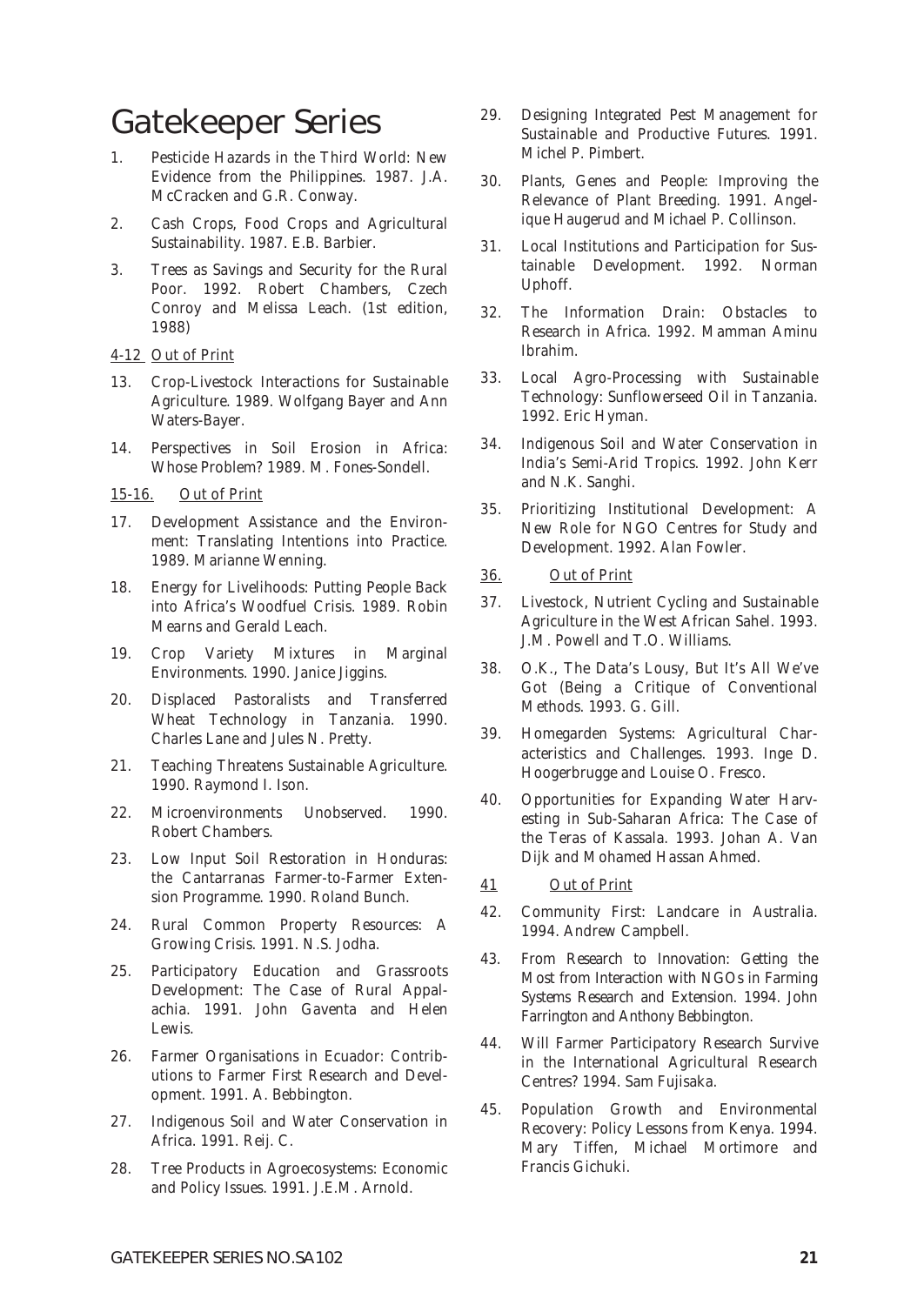- 46. Two Steps Back, One Step Forward: Cuba's National Policy for Alternative Agriculture. 1994. Peter Rosset and Medea Benjamin.
- 47. The Role of Mobility Within the Risk Management Strategies of Pastoralists and Agro-Pastoralists. 1994. Brent Swallow.
- 48. Participatory Agricultural Extension: Experiences from West Africa. 1995. Tom Osborn.
- 49. Women and Water Resources: Continued Marginalisation and New Policies. 1995. Francis Cleaver and Diane Elson.
- 50. New Horizons: The Economic, Social and Environmental Impacts of Participatory Watershed Development. 1995. Fiona Hinchcliffe, Irene Guijt, Jules N. Pretty and Parmesh Shah.
- 51. Participatory Selection of Beans in Rwanda: Results, Methods and Institutional Issues. 1995. Louise Sperling and Urs Scheidegger.
- 52. Trees and Trade-offs: A Stakeholder Approach to Natural Resource Management. 1995. Robin Grimble, Man-Kwun Chan, Julia Aglionby and Julian Quan.
- 53. A Role for Common Property Institutions in Land Redistribution Programmes in South Africa. 1995. Ben Cousins.
- 54. Linking Women to the Main Canal: Gender and Irrigation Management. 1995. Margreet Zwarteveen.
- 55. Soil Recuperation in Central America: Sustaining Innovation After Intervention. 1995. Roland Bunch and Gabinò López.
- 56. Through the Roadblocks: IPM and Central American Smallholders. 1996. Jeffery Bentley and Keith Andrews.
- 57. The Conditions for Collective Action: Land Tenure and Farmers' Groups in the Rajasthan Canal Project. 1996. Saurabh Sinha.
- 58. Networking for Sustainable Agriculture: Lessons from Animal Traction Development. 1996. Paul Starkey.
- 59. Intensification of Agriculture in Semi-Arid Areas: Lessons from the Kano Close-Settled Zone, Nigeria. 1996. Frances Harris.
- 60. Sustainable Agriculture: Impacts on Food Production and Food Security. 1996. Jules Pretty, John Thompson and Fiona Hinchcliffe.
- 61. Subsidies in Watershed Development Projects in India: Distortions and Opportunities. 1996. John M. Kerr, N.K. Sanghi and G. Sriramappa.
- 62. Multi-level Participatory Planning for Water Resources Development in Sri Lanka. 1996. K. Jinapala, Jeffrey D. Brewer, R. Sakthivadivel.
- 63. Hitting a Moving Target: Endogenous Development in Marginal European Areas. 1996. Gaston G.A. Remmers.
- 64. Poverty, Pluralism and Extension Practice. 1996. Ian Christoplos.
- 65. Conserving India's Agro-Biodiversity: Prospects and Policy Implications. 1997. Ashish Kothari.
- 66. Understanding Farmers' Communication Networks: Combining PRA With Agricultural Knowledge Systems Analysis. 1997. Ricardo Ramirez.
- 67. Markets and Modernisation: New Directions for Latin American Peasant Agriculture. 1997. Julio A. Berdegué and Germán Escobar.
- 68. Challenging 'Community' Definitions in Sustainable Natural Resource Management: The case of wild mushroom harvesting in the USA. 1997. Rebecca McLain and Eric Jones.
- 69. Process, Property and Patrons: Land Reform In Upland Thai Catchments. 1997. Roger Attwater.
- 70. Building Linkages for Livelihood Security in Chivi, Zimbabwe. 1997. Simon Croxton and Kudakwashe Murwira.
- 71. Propelling Change from the Bottom-Up: Institutional Reform in Zimbabwe. 1997. J. Hagmann, E. Chuma, M. Connolly and K. Murwira.
- 72. Gender is not a Sensitive Issue: Institutionalising a Gender-Oriented Participatory Approach in Siavonga, Zambia. 1997. Christiane Frischmuth.
- 73. A Hidden Threat to Food Production: Air Pollution and Agriculture in the Developing World. 1997. F. Marshall, Mike Ashmore and Fiona Hinchcliffe.
- 74. Policy Research and the Policy Process: Do the Twain ever Meet? 1998. James L. Garrett and Yassir Islam.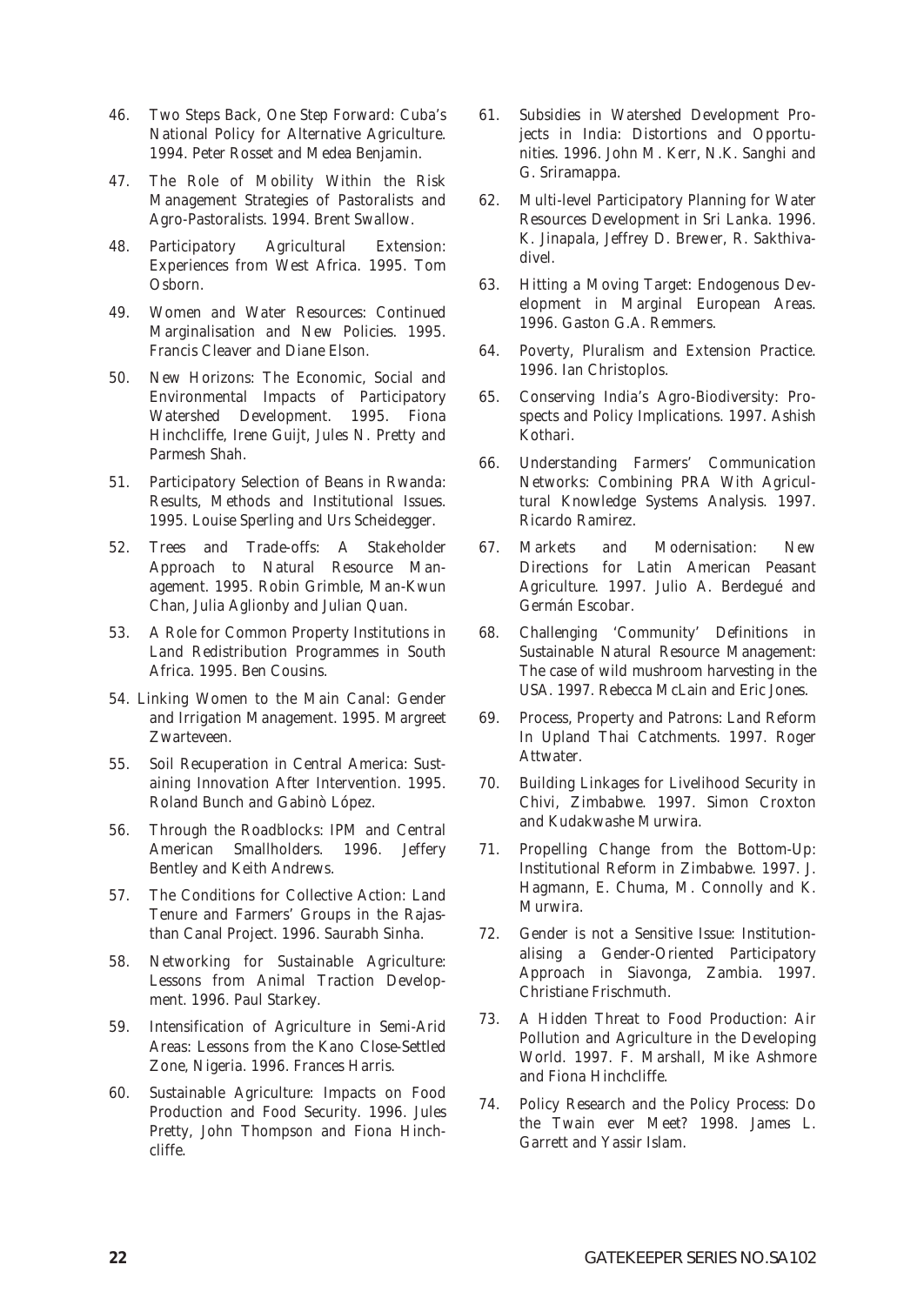- 75. Lessons for the Large-Scale Application of Process Approaches from Sri Lanka. 1998. Richard Bond.
- 76. Malthus Revisited: People, Population and the Village Commons in Colombia. 1998. Juan Camilo Cardenas.
- 77. Bridging the Divide: Rural-Urban Interactions and Livelihood Strategies. 1998. Cecilia Tacoli.
- 78. Beyond the Farmer Field School: IPM and Empowerment in Indonesia. 1998. Peter A. C. Ooi.
- 79 The Rocky Road Towards Sustainable Livelihoods: Land Reform in Free State, South Africa. 1998. James Carnegie, Mathilda Roos, Mncedisi Madolo, Challa Moahloli and Joanne Abbot.
- 80 Community-based Conservation: Experiences from Zanzibar. 1998. Andrew Williams, Thabit S. Masoud and Wahira J. Othman.
- 81 Participatory Watershed Research and Management: Where the Shadow Falls. 1998. Robert E. Rhoades.
- 82 Thirty Cabbages: Greening the Agricultural 'Life Science' Industry. 1998. William T. Vorley.
- 83 Dimensions of Participation in Evaluation: Experiences from Zimbabwe and the Sudan. 1999. Joanne Harnmeijer, Ann Waters-Bayer and Wolfgang Bayer.
- 84 Mad Cows and Bad Berries. 1999. David Waltner-Toews.
- 85. Sharing the Last Drop: Water Scarcity, Irrigation and Gendered Poverty Eradication. 1999. Barbara van Koppen.
- 86. IPM and the Citrus Industry in South Africa. 1999. Penny Urquhart.
- 87. Making Water Management Everybody's Business: Water Harvesting and Rural Development in India. 1999. Anil Agarwal and Sunita Narain.
- 88. Sustaining the Multiple Functions of Agricultural Biodiversity. 1999. Michel Pimbert.
- 89. Demystifying Facilitation in Participatory Development. 2000. Annemarie Groot and Marleen Maarleveld.
- 90. Woodlots, Woodfuel and Wildlife: Lessons from Queen Elizabeth National Park, Uganda. 2000. Tom Blomley.
- 91. Borders, Rules and Governance: Mapping to catalyse changes in policy and management. 2000. Janis B. Alcorn.
- 92. Women's Participation in Watershed Development in India. 2000. Janet Seeley, Meenakshi Batra and Madhu Sarin.
- 93. A Study of Biopesticides and Biofertilisers in Haryana, India. 2000. Ghayur Alam.
- 94. Poverty and Systems Research in the Drylands. 2000. Michael Mortimore, Bill Adams and Frances Harris.
- 95. Forest Management and Democracy in East and Southern Africa: Lessons From Tanzania. 2001. Liz Alden Wily.
- 96. Farmer Learning and the International Research Centres: Lessons from IRRI. 2001. Stephen Morin, Florencia Palis, Karen McAllister, Aida Papag, and Melina Magsumbol.
- 97. Who Benefits From Participatory Watershed Development? Lessons From Gujarat, India. 2001. Amita Shah.
- 98. Learning Our Way Ahead: Navigating Institutional Change and Agricultural Decentralisation. 2001. Clive Lightfoot, Ricardo Ramírez, Annemarie Groot, Reg Noble, Carine Alders, Francis Shao, Dan Kisauzi and Isaac Bekalo.
- 99 Social Forestry versus Social Reality: Patronage and community-based forestry in Bangladesh. 2001. Niaz Ahmed Khan.
- 100 Global Restructuring, Agri-Food Systems and Livelihoods. 2001. Michel P. Pimbert, John Thompson and William T. Vorley with Tom Fox, Nazneen Kanji and Cecilia Tacoli.
- 101 Social Networks and the Dynamics of Soil and Water Conservation in the Sahel. 2001. Valentina Mazzucato, David Niemeijer, Leo Stroosnijder and Niels Röling.
- 102 Measuring Farmers' Agroecological Resistance to Hurricane Mitch in Central America. 2001. Eric Holt-Giménez.
- 103 Beyond Safe Use: Challenging the International Pesticide Industry's Hazard Reduction Strategy. 2001. Douglas L. Murray and Peter L. Taylor